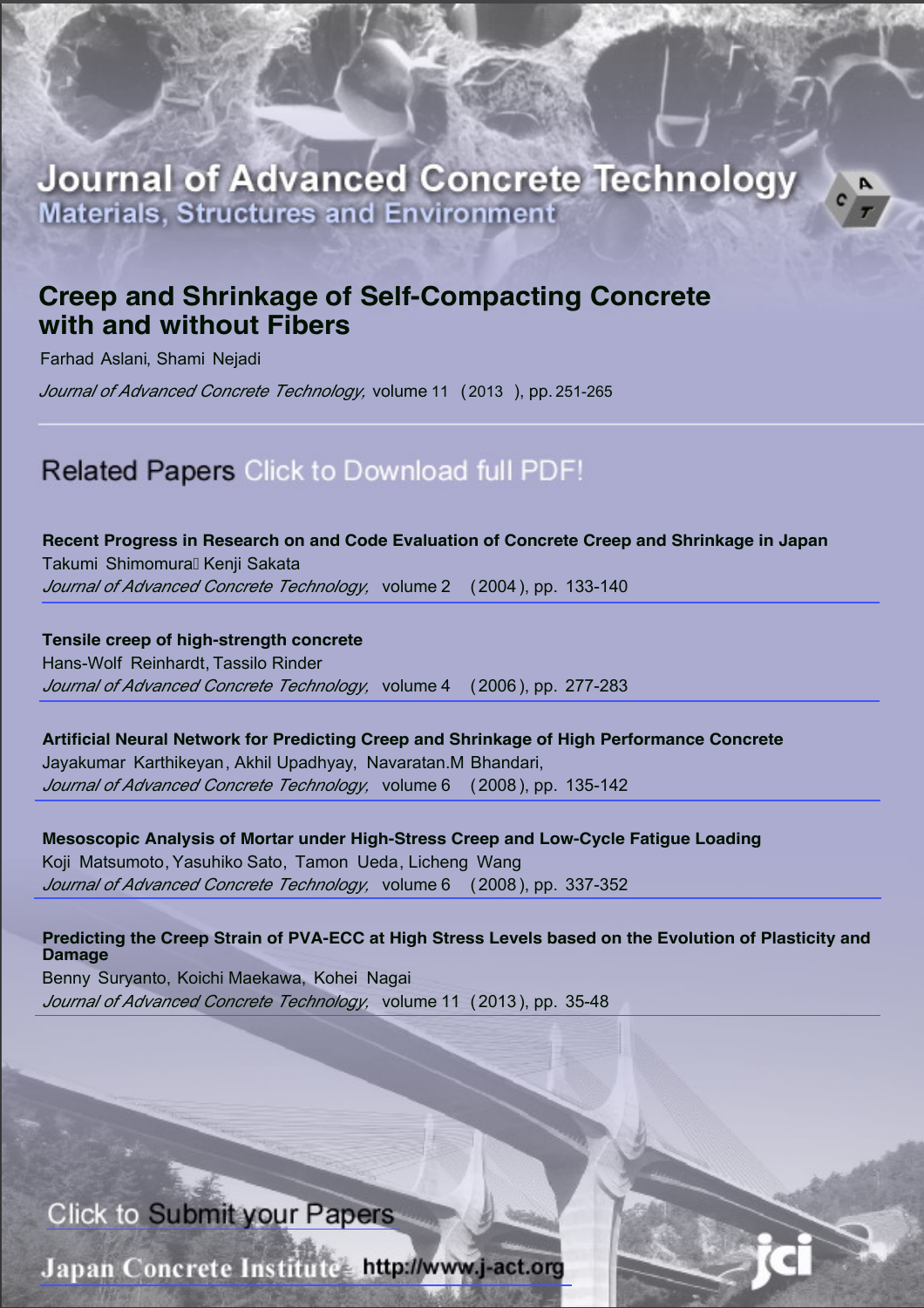*Scientific paper* 

# **Creep and Shrinkage of Self-Compacting Concrete with and without Fibers**

Farhad Aslani<sup>1</sup> and Shami Nejadi<sup>2</sup>

Received 28 November 2012, accepted 18 September 2013 doi:10.3151/jact.11.251

#### **Abstract**

Fiber-reinforced self-compacting concrete (FRSCC) is a high-performance building material that combines positive aspects of fresh properties of self-compacting concrete (SCC) with improved characteristics of hardened concrete as a result of fiber addition. Considering these properties, the application ranges of both FRSCC and SCC can be covered. To produce SCC, either the constituent materials or the corresponding mix proportions may notably differ from the conventional concrete (CC). These modifications besides enhance the concrete fresh properties affect the hardened properties of the concrete including creep and shrinkage. Therefore, it is vital to investigate whether all the assumed hypotheses about conventional concrete are also valid for SCC structures. In the present paper, a numerical and experimental study about creep and shrinkage behavior of FRSCC and SCC is performed. Two new creep and shrinkage prediction models based on the comprehensive analysis on the available models of both CC and SCC are proposed for FRSCC and SCC structures. In order to evaluate the predictability of the proposed models, an experimental program was carried out. For this purpose, four SCC mixes - plain SCC, steel, polypropylene, and hybrid FRSCC - are considered in the test program. Several specimens were loaded and deformation in non-loaded specimens was also measured to assess shrinkage. All specimens were kept under constant stress during at least 364 days in a climatic chamber with temperature and relative humidity of 22ºC and 50%, respectively. Results showed that the new models were able to predict deformations with good accuracy, although providing deformations slight overestimated.

# **1. Introduction**

Self-compacting concrete (SCC) can be placed and compacted under its own weight with little or no vibration and without segregation or bleeding. SCC is used to facilitate and ensure proper filling and good structural performance of restricted areas and heavily reinforced structural members. It has gained significant importance in recent years because of its advantages. Recently, this concrete has gained wider use in many countries for different applications and structural configurations. SCC can also provide a better working environment by eliminating the vibration noise. Such concrete requires a high slump that can be achieved by superplasticizer addition to a concrete mix and special attention to the mix proportions. SCC often contains a large quantity of powder materials that are required to maintain sufficient yield value and viscosity of the fresh mix, thus reducing bleeding, segregation, and settlement. As the use of a large quantity of cement increases costs and results in higher temperatures, the use of mineral admixtures such as fly ash, blast furnace slag, or limestone filler could increase the slump of the concrete mix without increasing its cost (Aslani and Nejadi 2012a, 2013).

Fiber-reinforced self-compacting concrete (FRSCC) is a relatively recent composite material that combines the benefits of the SCC technology with the advantages of the fiber addition to a brittle cementitious matrix. It is a ductile material that in its fresh state flows into the interior of the formwork, filling it in a natural manner, passing through the obstacles, and flowing and consolidating under the action of its own weight. FRSCC can mitigate two opposing weaknesses: poor workability in fiber-reinforced concrete (FRC) and cracking resistance in plain concrete. A few studies have been carried out on optimization of the mix proportion for the addition of steel or polypropylene fibers to SCC. Meanwhile, there is insufficient research on the mechanical properties of FRSCC. In mechanical terms, the greatest disadvantage of cementitious material is its vulnerability to cracking, which generally occurs at an early age in concrete structures or members. Cracking may potentially reduce the lifetime of concrete structures and cause serious durability and serviceability problems (Aslani and Nejadi 2012b).

One critical property is creep of concrete. Creep depends on the characteristics of aggregate stiffness and texture, w/c ratio, volume of paste, volume of coarse aggregate, cement type, admixture type, curing method, ratio of volume to surface area, environmental conditions, magnitude of loads and age of loading. According to Neville (1996) mostly the hydrated cement paste experiences creep, while the aggregate is the only portion

<sup>&</sup>lt;sup>1</sup>Centre for Built Infrastructure Research, School of Civil and Environmental Engineering, University of Technology Sydney, Australia.

*E-mail*: Farhad.Aslani@uts.edu.au <sup>2</sup>

<sup>&</sup>lt;sup>2</sup>Centre for Built Infrastructure Research, School of Civil and Environmental Engineering, University of Technology Sydney, Australia.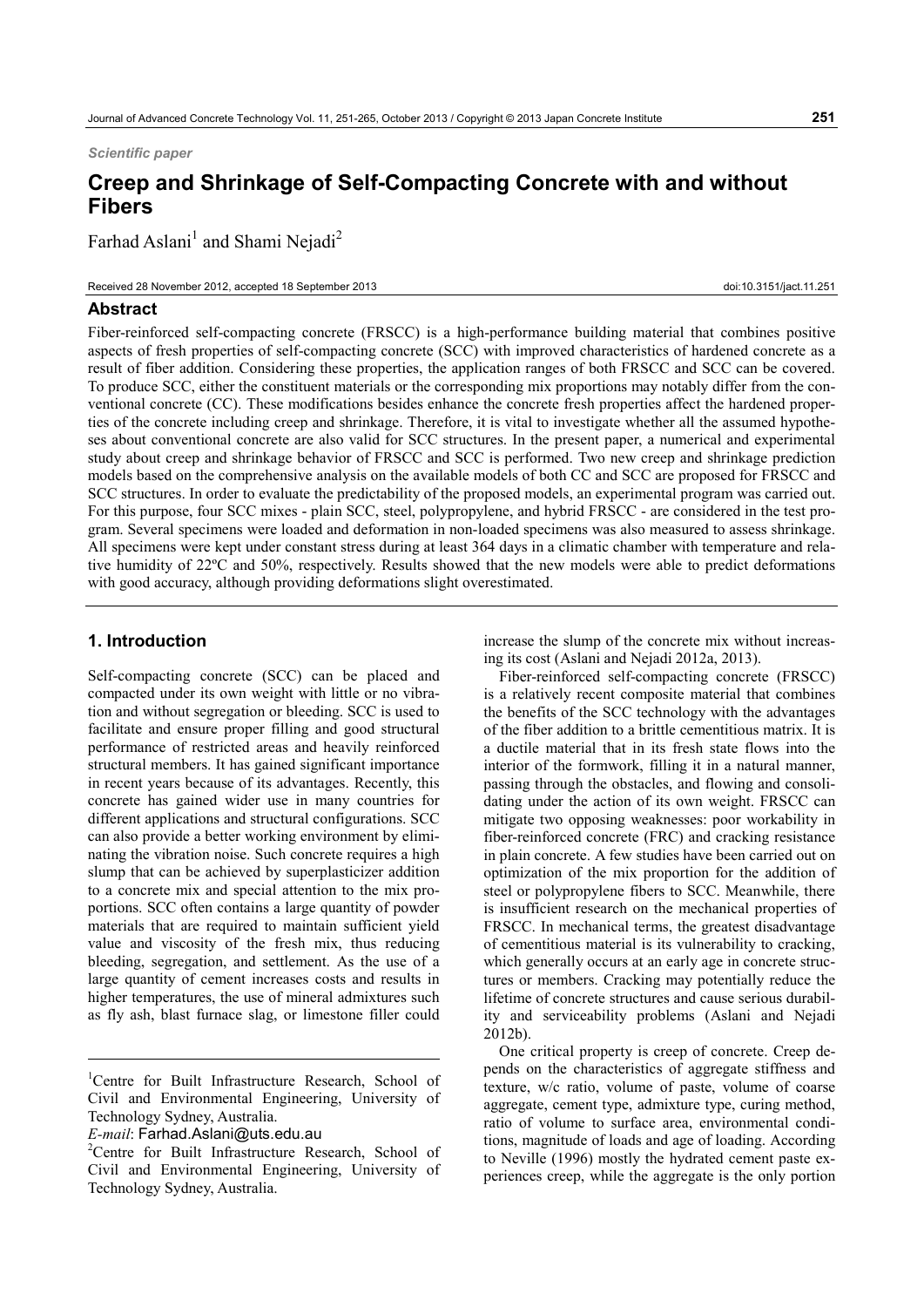which resists against creep. Therefore, creep is highly dependent on the stiffness of the chosen aggregate and its proportion within the mixture (Neville 1996). As a result, since creep mainly occurs in the cement paste, main concern arises that SCC may exhibit higher creep because of its high paste content.

Another essential mechanical parameter is the shrinkage of concrete. The overall shrinkage of concrete corresponds to a combination of several shrinkages, that is, plastic shrinkage, autogenous shrinkage, drying shrinkage, thermal shrinkage, and carbonation (chemical) shrinkage. In designing of CC, shrinkage is frequently taken as drying shrinkage, which is the strain associated with the loss of moisture from the concrete under drying conditions, because with a relatively high water-to-cementitious material ratio (w/c) (higher than 0.40) CC exhibits a relatively low autogenous shrinkage  $\leq 100 \times 10^{-6}$  (Aslani and Nejadi 2011a). In contrast, the SCC used in the precast industry, namely for prestressed applications, has typically a low w/c ratio (0.32 to 0.40). These relatively low w/c ratios, coupled with a high content of binder lead to greater autogenous shrinkage. Such shrinkage increases and is notable in SCC because of the use of finely ground supplementary cementitious materials and fillers. Therefore, both drying and autogenous shrinkage deformations have to be accounted in the structural detailing of reinforced concrete and prestressed concrete members (Khayat and Long 2010).

Being aware that SCC usually has higher paste volume and/or higher sand-to-aggregate ratio to achieve high workability, several researchers have claimed relatively large creep and shrinkage of SCC for precast/prestressed concrete, resulting in larger prestress losse. In fact, although mechanical properties of SCC are superior to those of CC, creep and shrinkage of SCC are significantly high (Issa *et al*. 2005). Among others, Naito *et al*. (2006) also found that SCC exhibits higher shrinkage and creep than CC, which is due probably to the high fine aggregate and paste volume in the SCC.

On the other hand, Schindler *et al*. (2007) revealed that the shrinkage of SCC is similar or less than that of CC. When the shrinkage of SCC is compared to that of CC at 112 days, the sand-to-aggregate ratio effect is not significant for the shrinkage of SCC. The creep coefficients of SCC mixtures were also smaller than those of CC at all loading ages. This was attributed to the low w/c.

The different methodology followed to obtain SCC in different countries and the limited number of studies concerning its long-term behavior make still not clear if current International Standards can be applied successfully also for SCC. Moreover, it is not even assessed if long-term properties can be predicted with reference to conventional mechanical and physical parameters only (like strength or w/c) or the adoption of parameters concerning the mix design is needed.

#### **2. Research significance**

It is vital to investigate whether all the assumed hypotheses used to design structures of conventional concrete about creep and shrinkage are also valid for FRSCC and SCC structures. Thus, the objectives of this study are:

- (a) To review the accuracies of the CC creep and shrinkage prediction models proposed by international codes of practice, including CEB-FIP (2010), ACI 209R (1997), Eurocode 2 (2004), JSCE (2002), AASHTO (2004; 2007) and AS 3600 (2009).
- (b) To review the accuracies of the SCC creep and shrinkage prediction models proposed by Poppe and De Schutter (2005), Larson (2007), Cordoba (2007) and Khayat and Long (2010).
- (c) To propose a new prediction creep and shrinkage model based on the comprehensive analysis of the available models and the experimental results database of both the CC and the FRSCC & SCC.
- (d) To verify the predictability of the proposed models on experimental results conducted in a mix composition previously used in the prefabrication of prestressed bridge girders, i.e. a FRSCC & SCC loaded at early ages.

## **3. Experimental program**

An experimental program with shrinkage and creep tests was carried out in laboratory. For this purpose, four SCC mixes - plain SCC, steel, polypropylene, and hybrid FRSCC - are considered in the test program. Several specimens were loaded and deformation in nonloaded specimens was also measured to assess shrinkage. All specimens were kept under constant stress during at least 364 days in a climatic chamber.

# **3.1 Materials**

# **3.1.1 Cement**

In this experimental study, shrinkage limited cement (SLC) corresponding to the ASTM C183-08 (2000) (AS 3972, 2010) standard was used. SLC is manufactured from specially prepared portland cement clinker and gypsum. It may contain up to 5% of AS 3972 approved additions. The chemical, physical, and mechanical properties of the cement used in the experiments are shown in **Table 1**. The chemical, physical, and mechanical properties adhere to the limiting value or permissible limits specified in AS 2350.2, 3, 4, 5, 8, and 11 (2006).

#### **3.1.2 Fly ash**

It is important to increase the amount of paste in SCC because fly ash is an agent to carry the aggregates. Eraring fly ash (EFA) is a natural pozzolan. It is a fine cream/grey powder that is low in lime content. The chemical and physical properties of EFA used in the experimental study are given in **Table 1**. The chemical,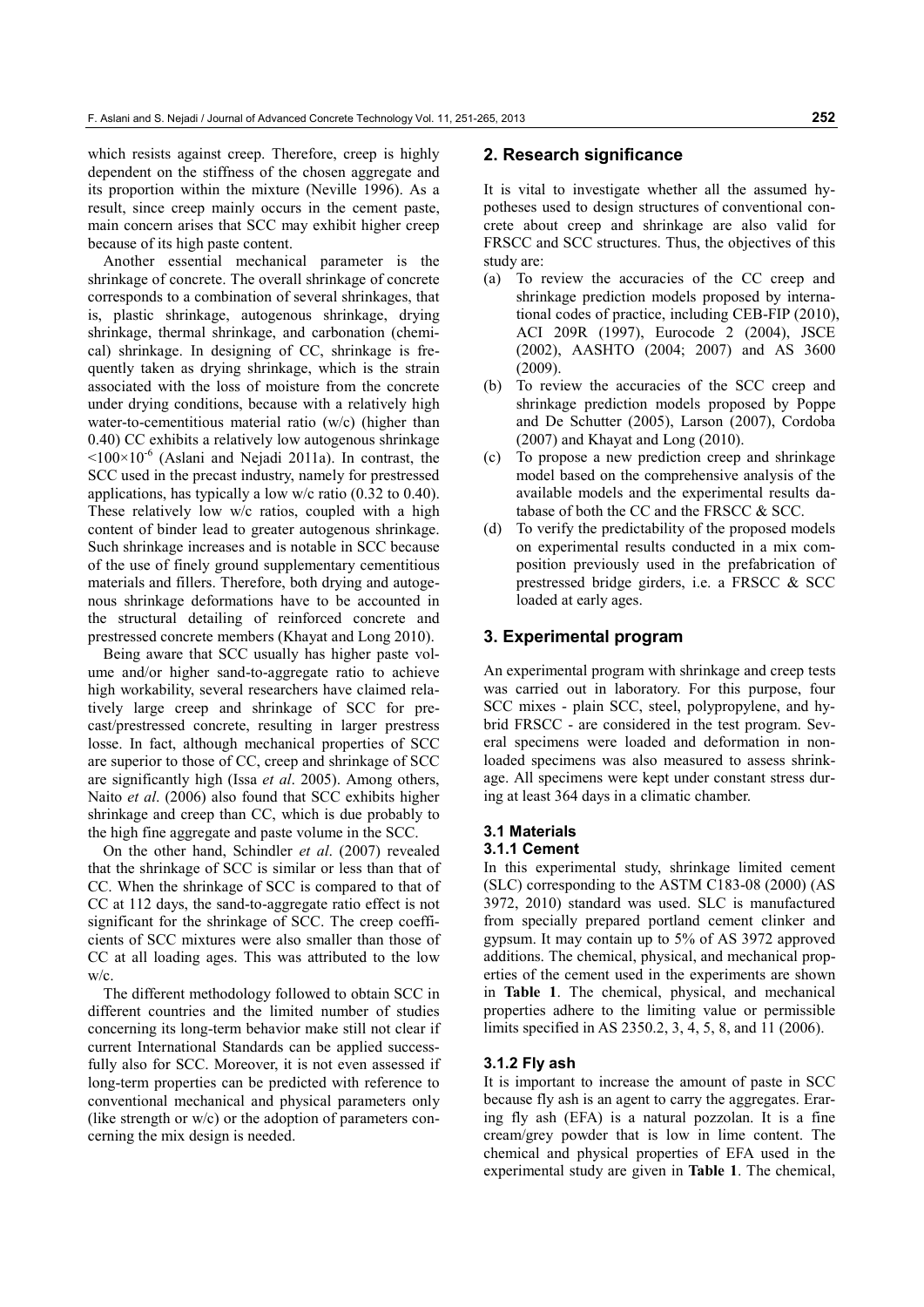| Cement                         |                             | Fly Ash                            |                        | <b>GGBFS</b>                   |                        |  |
|--------------------------------|-----------------------------|------------------------------------|------------------------|--------------------------------|------------------------|--|
| Chemical properties            |                             | Chemical properties                |                        |                                | Chemical properties    |  |
| CaO                            | $\frac{0}{0}$<br>64.5       | Al <sub>2</sub> O <sub>3</sub>     | $\frac{0}{0}$<br>26.40 | $Al_2O_3$                      | 14.30 %                |  |
| SiO <sub>2</sub>               | $\frac{0}{0}$<br>19.3       | CaO                                | $\frac{0}{0}$<br>2.40  | Fe <sub>2</sub> O <sub>3</sub> | $\frac{0}{0}$<br>1.20  |  |
| $Al_2O_3$                      | $\frac{0}{0}$<br>5.2        | Fe <sub>2</sub> O <sub>3</sub>     | $\frac{0}{0}$<br>3.20  | MgO                            | $\frac{0}{0}$<br>5.40  |  |
| Fe <sub>2</sub> O <sub>3</sub> | $\frac{0}{0}$<br>2.9        | $K_2O$                             | $\frac{0}{0}$<br>1.55  | $Mn_2O_3$                      | $\frac{0}{0}$<br>1.50  |  |
| MgO                            | $\frac{0}{0}$<br>1.1        | MgO                                | $\frac{0}{0}$<br>0.60  | SO <sub>3</sub>                | $\frac{0}{0}$<br>0.20  |  |
| SO <sub>3</sub>                | $\frac{0}{0}$<br>2.9        | $Mn_2O_3$                          | $\frac{0}{0}$<br>< 0.1 | C1                             | $\frac{0}{0}$<br>0.01  |  |
| $K_2O$                         | $0.56\sqrt{6}$              | Na <sub>2</sub> O                  | $\frac{0}{0}$<br>0.47  | <b>Insoluble Residue</b>       | $\frac{0}{0}$<br>0.50  |  |
| Na <sub>2</sub> O              | $< 0.01 \%$                 | $P_2O_5$                           | $\frac{0}{0}$<br>0.20  | LOI                            | $-1.10 \%$             |  |
| C1                             | $0.02\%$                    | SiO <sub>2</sub>                   | $\frac{0}{0}$<br>61.40 |                                | Physical properties    |  |
| LOI                            | $\frac{0}{0}$<br>2.8        | SO <sub>3</sub>                    | 0.20<br>$\frac{0}{0}$  | Fineness Index                 | 435 m <sup>2</sup> /kg |  |
| Physical properties            |                             | SrO                                | < 0.1<br>$\frac{0}{0}$ |                                |                        |  |
| Autoclave Expansion            | TiO <sub>2</sub>            | TiO <sub>2</sub>                   | $\frac{0}{0}$<br>1.00  |                                |                        |  |
| Fineness Index                 | $405 \text{ m}^2/\text{kg}$ | Physical properties                |                        |                                |                        |  |
| Mechanical properties          |                             | $\frac{0}{0}$<br>Moisture<br>< 0.1 |                        |                                |                        |  |
| Initial Setting Time           | 90 mins                     | Fineness 45 micron                 | 78% passed             |                                |                        |  |
| Final Setting Time             | 135 mins                    | Loss on Ignition                   | $\frac{0}{0}$<br>2.30  |                                |                        |  |
| Soundness                      | $1.0 \text{ mm}$            | Sulfuric Anhydride                 | $\frac{0}{0}$<br>0.20  |                                |                        |  |
| Drying Shrinkage               | 590 µstrain                 | Alkali Content                     | $\frac{0}{0}$<br>0.50  |                                |                        |  |
| $f_c$ (3 Days)                 | 37.2 MPa                    | Chloride Ion                       | $< 0.001 \%$           |                                |                        |  |
| $f_c$ (7 Days)                 | 47.3 MPa                    | <b>Relative Density</b>            | $\frac{0}{0}$<br>2.02  |                                |                        |  |
| $f_c$ (28 Days)                | 60.8 MPa                    | <b>Relative Water</b>              | $\frac{0}{0}$<br>97    |                                |                        |  |
|                                |                             | Requirement                        |                        |                                |                        |  |
|                                |                             | Relative Strength                  | 88<br>$\frac{0}{0}$    |                                |                        |  |
|                                |                             | 28 Days                            |                        |                                |                        |  |

Table 1 Properties of cement, fly ash, and ground granulated blast furnace slag (GGBFS).

physical, and mechanical properties of the EFA used adhere to the limiting value or permissible limits specified in ASTM C311-11b (2000) (ACI 232.2R-03, 2004; AS 2350.2, 2006; AS 3583.1, 2, 3, 5, 6, 12, and 13, 1998).

#### **3.1.3 Ground granulated blast furnace slag**

Granulated blast furnace slag (GGBFS) is another supplementary cementitious material that is used in combination with SLC. GGBFS used in the experiment originated in Boral, Sydney, and it conformed to ASTM C989-06 (2000) (ACI 233R-95, 2000; AS 3582.2, 2001) specifications. The chemical and physical properties of GGBFS are given in **Table 1**.

#### **3.1.4 Aggregate**

In this study, crushed volcanic rock (i.e., latite) coarse aggregate was used with a maximum aggregate size of 10 mm. Nepean river gravel with a maximum size of 5 mm and Kurnell natural river sand fine aggregates were also used. The sampling and testing of aggregates were carried out in accordance with ASTM C1077-13 (2000) (AS 1141, 2011; RTA 2006) and the results for coarse and fine aggregates are shown in **Tables 2**, respectively.

## **3.1.5 Admixtures**

The superplasticiser, viscosity-modifying admixture (VMA), and high-range water-reducing agent were used in this study. The new superplasticiser generation Glenium 27 complies with AS 1478.1 (2000) type High Range Water Reducer (HRWR) and ASTM C494 (2000) types A and F are used. The Rheomac VMA 362 viscosity modifying admixture that used in this study is a

ready-to-use, liquid admixture that is specially developed for producing concrete with enhanced viscosity and controlled rheological properties. Pozzolith 80 was used as a high-range water-reducing agent in the mixes. It meets AS 1478 (2000) Type WRRe, requirements for admixtures.

#### **3.1.6 Fibers**

In this study, two commercially available fibers, Dramix RC-80/60-BN type steel fibers and Synmix 65 type polypropylene (PP) fibers were used. The mechanical, elastic and surface structure properties of the steel and PP fibers are summarized in **Table 3**.

#### **3.2 Mixture proportions**

One control SCC mixture (N-SCC) and three fiberreinforced SCC mixtures were used in this study. Fiberreinforced SCC mixtures contain steel (D-SCC), PP (S-SCC), and hybrid (steel + PP) (DS-SCC) fibers. The content proportions of these mixtures are given in **Table 4**. These contents were chosen to attempt to keep compressive strength to a level applicable to construction. As shown in **Table 4**, cement, fly ash, GGBFS, water, fine and coarse aggregates, VMA, and high range water reducing agent constituents amount are same for four mixes. But, fiber amount and superplasticiser that are used in the mixes are different.

A forced pan type of mixer with a maximum capacity of 150 liters was used. The volume of a batch with fibers was kept constant at 50 liters. First, powders and sand are mixed for 10 s and water and superplasticiser are added and mixed for 110 s and the coarse aggregate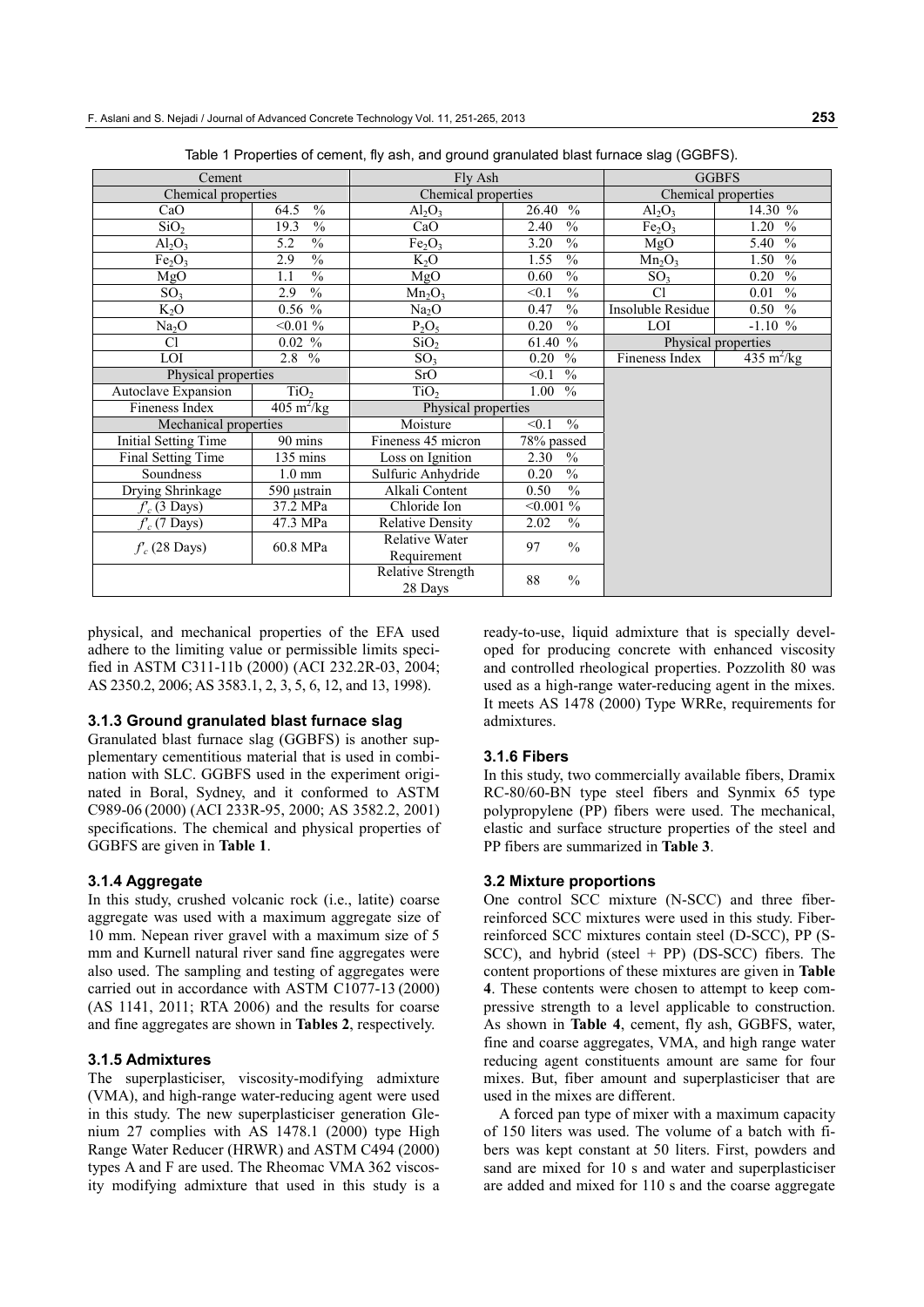| Table 2 Properties of crushed latite volcanic rock coarse aggregate, Nepean river gravel fine aggregate, and Kurnell |  |  |
|----------------------------------------------------------------------------------------------------------------------|--|--|
| natural river sand fine aggregate.                                                                                   |  |  |

| Crushed latite volcanic rock coarse<br>aggregate                                               |              | Nepean river gravel fine aggregate                                                                  |                | Kurnell natural river sand fine<br>aggregate                        |                |
|------------------------------------------------------------------------------------------------|--------------|-----------------------------------------------------------------------------------------------------|----------------|---------------------------------------------------------------------|----------------|
| Characteristics                                                                                | Results      | Characteristics                                                                                     | Results        | Characteristics                                                     | Results        |
|                                                                                                | Passing      |                                                                                                     | Passing        |                                                                     | Passing        |
| Sieve size                                                                                     | $(\%)$       | Sieve size                                                                                          | (%)            | Sieve size                                                          | $(\%)$         |
| 13.2 mm                                                                                        | 100          | $6.7$ mm                                                                                            | 100            | $1.18$ mm                                                           | 100            |
| $9.5$ mm                                                                                       | 89           | 4.75 mm                                                                                             | 99             | 600 micron                                                          | 98             |
| 6.7 mm                                                                                         | 40           | 2.36 mm                                                                                             | 83             | 425 micron                                                          | 87             |
| 4.75 mm                                                                                        | $\tau$       | $1.18$ mm                                                                                           | 64             | 300 micron                                                          | 46             |
| 2.36 mm                                                                                        | $\mathbf{1}$ | 600 micron                                                                                          | 42             | 150 micron                                                          | $\mathbf{1}$   |
| $1.18$ mm                                                                                      | $\mathbf{1}$ | 425 micron                                                                                          | 28             | Material finer than<br>75 micron in aggregate by<br>washing $(\% )$ | Nil            |
| Material finer than 75<br>micron $(\% )$                                                       | $\mathbf{1}$ | 300 micron                                                                                          | 19             | <b>Uncompacted Bulk</b><br>Density $(t/m^3)$                        | 1.39           |
| Mis-shapen particles $(\% )$                                                                   |              | 150 micron                                                                                          | $\,8\,$        | Compacted Bulk<br>Density $(t/m^3)$                                 | 1.54           |
| Ratio 2:1                                                                                      | 13           | Material finer than 75 micron<br>(%)                                                                | 3              | <b>Particle Density</b><br>$(Dry)$ $(t/m^3)$                        | 2.58           |
| Ratio 3:1                                                                                      | $\mathbf{1}$ | <b>Uncompacted Bulk</b><br>Density $(t/m^3)$                                                        | 1.52           | <b>Particle Density</b><br>$(SSD)$ $(t/m3)$                         | 2.59           |
| Flakiness Index (%)                                                                            | 20           | <b>Compacted Bulk</b><br>Density $(t/m^3)$                                                          | 1.64           | <b>Apparent Particle</b><br>Density $(t/m^3)$                       | 2.62           |
| <b>Uncompacted Bulk</b><br>Density $(t/m^3)$                                                   | 1.36         | Particle Density (Dry) $(t/m3)$                                                                     | 2.58           | Water Absorption $(\% )$                                            | 0.6            |
| Compacted Bulk Density $t/m^3$                                                                 | 1.54         | Particle Density (SSD) $(t/m3)$                                                                     | 2.60           | Silt Content (%)                                                    | $\overline{4}$ |
| Moisture condition of                                                                          | 1.3          | <b>Apparent Particle</b>                                                                            | 2.63           |                                                                     |                |
| the aggregate $(\% )$                                                                          |              | Density $(t/m^3)$                                                                                   |                |                                                                     |                |
| Particle Density (Dry) $(t/m3)$                                                                | 2.65         | Water Absorption (%)                                                                                | 0.7            |                                                                     |                |
| Particle Density (SSD) $(t/m^3)$                                                               | 2.70         | Silt Content (%)                                                                                    | $\overline{7}$ |                                                                     |                |
| <b>Apparent Particle</b><br>Density $(t/m^3)$                                                  | 2.79         | Degradation Factor of<br>Fine Aggregate<br>The wash water after using<br>permitted 500ml was: CLEAR | 90             |                                                                     |                |
| Water Absorption (%)                                                                           | 1.9          | Moisture Content (%)                                                                                | 5.5            |                                                                     |                |
| Ave. Dry Strength (kN)                                                                         | 391          | Method of Determining Voids<br>Content                                                              |                |                                                                     |                |
| Ave. Wet Strength (kN)                                                                         | 293          | % Voids                                                                                             | 41.7           |                                                                     |                |
| Wet/Dry Strength<br>Variation $(\%)$                                                           | 25           | The mean Flow Time (Sec.)                                                                           | 26.5           |                                                                     |                |
| Test fraction (mm)                                                                             | $-9.5 + 6.7$ |                                                                                                     |                |                                                                     |                |
| The amount of significant<br>breakdown (%)<br>The size of testing cylinder $=$<br>150 mm diam. | < 0.2        |                                                                                                     |                |                                                                     |                |
| Los Angeles Value Grd.<br>'K' (%Loss)                                                          | 13           |                                                                                                     |                |                                                                     |                |

is added and at the end fibers are added to the pan and mixed for 90 s.

## **3.3 Samples' preparation and curing conditions**

We used three  $\phi$ 100 mm  $\times$  200 mm molds for the determination of compressive strength at age 28 days and three cylindrical molds  $\phi$ 100 mm  $\times$  200 mm are used for the determination of the modulus of elasticity. Specimens for testing the hardened properties are prepared by direct pouring of concrete into molds without compaction. The specimens are kept covered in a controlled chamber at  $20 \pm 2^{\circ}$  for 24 h until demolding. Thereafter, the specimens are placed in water presaturated with lime at 20℃. These specimens are tested at. For each test, separated specimens are used and surface of specimens are smoothed.

Three 75 mm  $\times$  75 mm  $\times$  280 mm molds are used for the determination of drying shrinkage. After demolding shrinkage specimens, all of them are stored in standard temperate moist curing conditions at the measuring laboratory for a minimum of 24 h prior to initial measurement. Five  $\phi$ 100 mm × 200 mm cylinders are used for the determination of creep in one creep rig. The applied stress value was determined by the 40% of the 28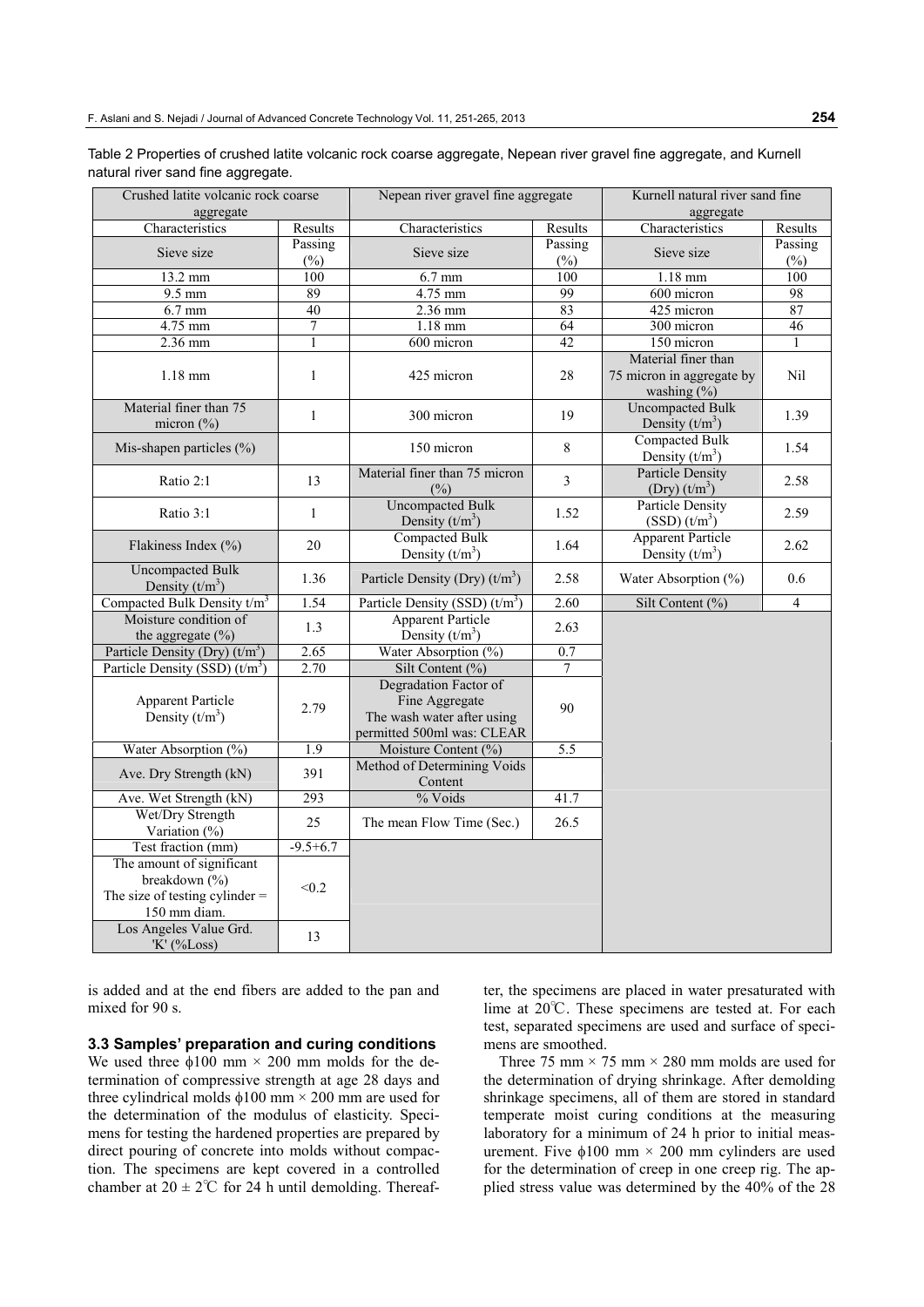| Fibre type            | Fibre name             | Density<br>$(kg/m^3)$ | Length<br>(l) | Diameter<br>(d) | Aspect ratio<br>(l/d) | Tensile<br>strength<br>(MPa) | Modulus of<br>elasticity<br>(GPa) | Cross-section<br>form | Surface<br>structure |
|-----------------------|------------------------|-----------------------|---------------|-----------------|-----------------------|------------------------------|-----------------------------------|-----------------------|----------------------|
| <b>Steel</b>          | Dramix RC-<br>80/60-BN | 7850                  | 60            | 0.75            | 80.0                  | 1050                         | 200                               | Circular              | Hooked end           |
| Polipropylene<br>(PP) | Synmix 65              | 905                   | 65            | 0.85            | 76.5                  | 250                          |                                   | Square                | Rough                |

Table 4 The proportions of the concrete mixtures (based on SSD condition).

Table 3 The physical and mechanical properties of fibers.

| N-SCC | D-SCC | S-SCC | DS-SCC |
|-------|-------|-------|--------|
| 160   | 160   | 160   | 160    |
| 130   | 130   | 130   | 130    |
| 110   | 110   | 110   | 110    |
| 400   | 400   | 400   | 400    |
| 208   | 208   | 208   | 208    |
| 0.52  | 0.52  | 0.52  | 0.52   |
|       |       |       |        |
| 660   | 660   | 660   | 660    |
| 221   | 221   | 221   | 221    |
| 820   | 820   | 820   | 820    |
|       |       |       |        |
| 4     | 4.86  | 4.73  | 4.5    |
| 1.3   | 1.3   | 1.3   | 1.3    |
| 1.6   | 1.6   | 1.6   | 1.6    |
|       |       |       |        |
|       | 30    |       | 15     |
|       |       | 5     | 3      |
|       |       |       |        |

days compressive strength results. All shrinkage and creep specimens are hold in the drying room with suitably controlled temperature, humidity and air circulation. The temperature and relative humidity of the drying room was 23±2ºC and 50±5% respectively.

#### **3.4 Samples' test methods**

The compressive strength test, performed on  $\phi$ 100 mm  $\times$  200 mm cylinders, followed AS 1012.14 (1991) and ASTM C39 (2000) tests for compressive strength of cylindrical concrete specimens. The cylinders were loaded in a testing machine under load control at the rate of 0.3 MPa/s until failure. The modulus of elasticity test that followed the AS 1012.17 (1997) and ASTM C469 was done to  $\phi$ 100 mm × 200 mm cylinders.

The shrinkage test, performed on 75 mm  $\times$  75 mm  $\times$ 280 mm prisms, followed AS 1012.13 (1992) determination of the drying shrinkage of concrete test method. The creep test is performed on five  $\phi$ 100 mm  $\times$  200 mm cylinders in one creep rig, followed AS 1012.16 (1996) determination of creep of concrete cylinders in compression test method.

#### **3.5 Properties of fresh concrete**

The experiments required for the SCC are generally carried out worldwide under laboratory conditions. These experiments test the liquidity, segregation, placement, and compacting of fresh concrete. Conventional workability experiments are not sufficient for the evaluation of SCC. Some of the experiment methods developed to measure the liquidity, segregation, placement, and compaction of SCC are defined in the European guidelines (2005) and ACI 237R-07 (2007) for SCC, including specification, production and use as slump–flow, V-funnel, U-box, L-box and fill-box tests.

This study performed slump flow,  $T_{50cm}$  time, J-ring flow, V-funnel flow time, and L-box blocking ratio tests. In order to reduce the effect of loss of workability on the variability of test results, the fresh properties of the mixes were determined within 30 min after mixing. The order of testing is as follows: 1. Slump flow test and measurement of  $T_{50cm}$  time; 2. J-ring flow test, measurement of difference in height of concrete inside and outside the J-ring and measurement of  $T_{50cm}$  time; 3. Vfunnel flow tests at 10 s  $T_{10s}$  and 5 min  $T_{5min}$ ; and 4. Lbox test.

#### **4. Experimental results**

#### **4.1 Properties of fresh concrete**

The results of various fresh properties tested by the slump flow test (slump flow diameter and  $T_{50cm}$ ); J-ring test (flow diameter); L-box test (time taken to reach 400 mm distance  $T_{400mm}$ , time taken to reach 600 mm distance  $T_{600mm}$ , time taken to reach 800 mm distance  $T_{L}$ , and ratio of heights at the two edges of L-box  $[H_2/H_1]$ ; V-funnel test (time taken by concrete to flow through Vfunnel after 10 s  $T_{10s}$ ); the amount of entrapped air; and the specific gravity of mixes are given in **Table 5**. The slump flow test judges the capability of concrete to deform under its own weight against the friction of the surface with no restraint present. A slump flow value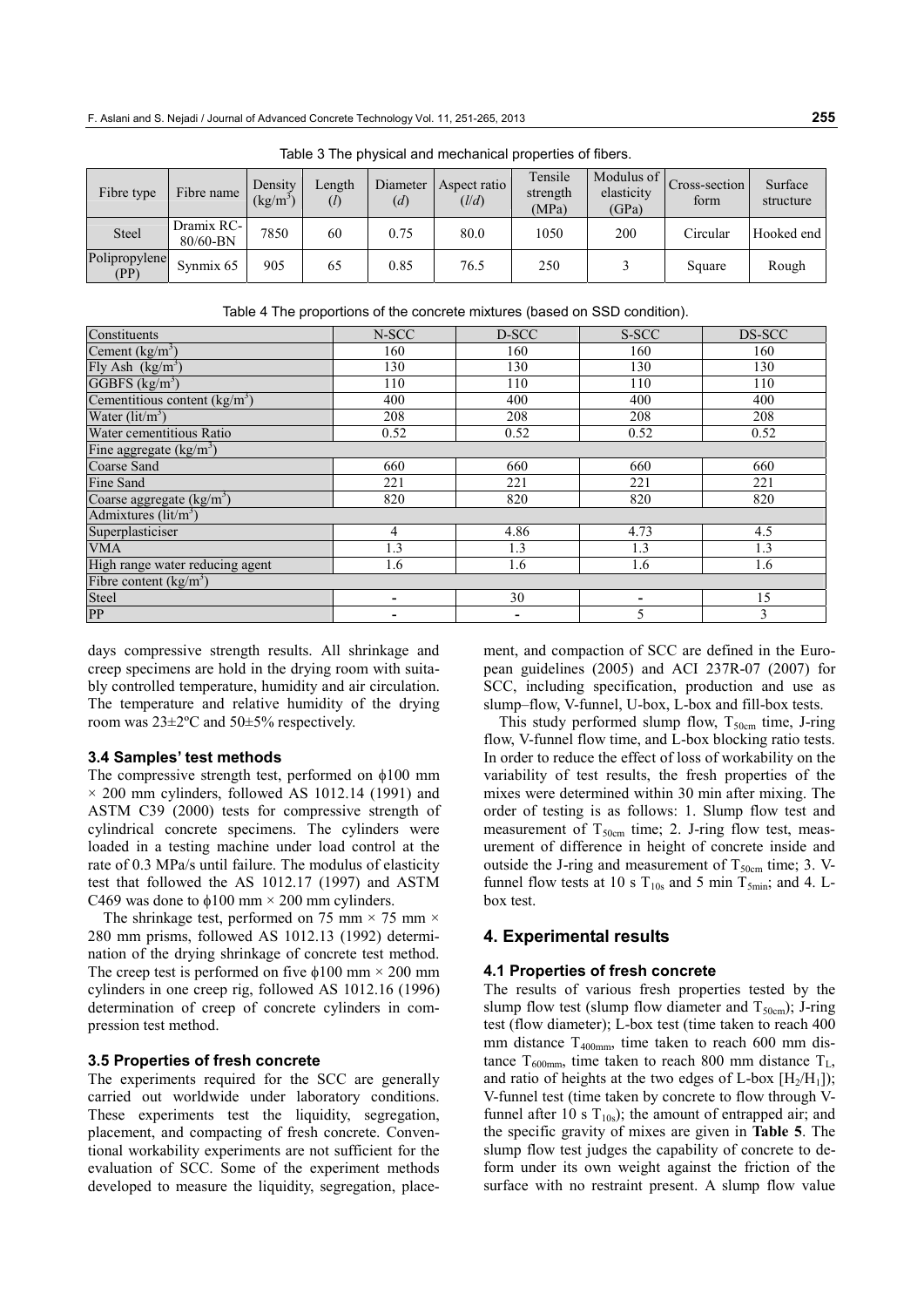| Workability characteristics           | N-SCC | D-SCC    | S-SCC          | DS-SCC         |
|---------------------------------------|-------|----------|----------------|----------------|
| Average spreading diameter (mm)       | 680   | 670      | 700            | 650            |
| Flow time $T_{50cm}$ (s)              | 2.7   | 3.8      | 2.5            | 3.2            |
| Average J-Ring diameter (mm)          | 655   | 580      | 570            | 560            |
| Flow time $T_{50cm}$ J-Ring (s)       | 3.2   |          |                |                |
| L-box test                            | 0.87  | Blocked* | <b>Blocked</b> | <b>Blocked</b> |
| Flow time V-funnel (s)                |       |          | <b>Blocked</b> | Blocked        |
| V-funnel at $T_{5\text{minutes}}$ (s) |       |          | Blocked        | Blocked        |
| Entrapped air $(\% )$                 |       | 1.2      | 1.2            | 1.0            |
| Specific gravity $(kg/m3)$            | 2340  | 2274     | 2330           | 2385           |

Table 5 The SCC mixes workability characteristics.

\* Fibers are the main reason for blockage.

Table 6 The experimental result of compressive strength and modulus of elasticity of SCC mixes.

|                             | N-SCC | D-SCC | S-SCC | DS-SCC |
|-----------------------------|-------|-------|-------|--------|
| Compressive strength (MPa)  | 33.60 | 38.30 | 33.00 | 42.00  |
| Modulus of Elasticity (MPa) | 3599  | 3870  | 3424  | 2771   |

ranging from 500 to 700 mm for self-compacting concrete was suggested (European guidelines, 2005). At a slump flow > 700 mm the concrete might segregate, and at <500 mm, the concrete might have insufficient flow to pass through highly congested reinforcements. All the mixes in the present study conform to the above range, because the slump flow of SCC is in the range of 600– 700 mm. The slump flow time for the concrete to reach a diameter of 500 mm for all mixes was less than 4.5 s. The J-ring diameters were in the range of 560–655 mm. In addition to the slump flow test, a V-funnel test was also performed to assess the flowability and stability of SCC. V-funnel flow time is the elapsed time in seconds between the opening of the bottom outlet, depending when it is opened  $(T_{10s}$  and  $T_{5min}$ ), and the time when light becomes visible at the bottom when observed from the top. According to the European guidelines(2005), a period ranging from 6 to 12 s is considered adequate for SCC. The V-funnel flow times in the experiment were in the range of 7–11 s. The test results of this investigation indicated that all mixes met the requirements of allowable flow time. About V-funnel flow time test results for the N-SCC mix was 6 s and for the D-SCC was 7 s and for other fiber reinforced SCC mixes are blocked, obviously.

The maximum size of coarse aggregate was restricted to 10 mm to avoid a blocking effect in the L-box for N-SCC mix. The gap between rebars in the L-box test was 35 mm. The L-box ratio  $H_2/H_1$  for the N-SCC mix was above 0.8 which is, according to the European guidelines and, obviously, for other mixes is blocked. A total spread over 700 mm was measured and no sign of segregation or considerable bleeding in any of the mixtures was detected as the mixtures showed good homogeneity and cohesion.

### **4.2 Compressive strength and modulus of elasticity**

**Table 6** presents the average compressive strength and modulus of elasticity of N-SCC, D-SCC, S-SCC, and DS-SCC mixes.

#### **4.3 Deformation measurements results**

Results of the shrinkage strain, creep strain, and total strain for all sets of loaded specimens are presented in **Figs. 1-3** and **Table 7**. After the commencement of drying, the shrinkage strain developed rapidly within the first two or three months and more than 50% of shrinkage occurred during this period. The maximum measured final shrinkage strain or N-SCC, D-SCC, S-SCC, and DS-SCC, and N-CC mixtures were 870, 844, 823, and 882 microstrains after 364 days. The maximum measured final shrinkage strain for SCC mixtures are not much different from each other.

The creep strains increased quickly for the first few weeks after loading, with almost 50% of creep occurring in the first 40 days after loading. The final creep strains for N-SCC, D-SCC, S-SCC, DS-SCC, and N-CC mixtures were 1773, 1686, 1997, and 1736 microstrains after 364 days. There are very interesting results here the creep coefficient of DS-SCC mixture has same trend like N-CC. But, the other SCC mixtures have different behavior. The maximum creep coefficient is related to S-SCC with PP fibers in the mixture. The creep coefficient of S-SCC mixture at age 364 days is 11%, 15%, and 13% higher than N-SCC, D-SCC, and DS-SCC mixtures, respectively.

#### **5. Numerical analysis**

Based on the recent studies of Aslani and Nejadi (2011 a,b) following procedure are used for comparing available conventional concrete creep and shrinkage models: 1. Establish an experimental database for creep and shrinkage results. 2. Establish creep and shrinkage available prediction models database. 3. Comparing creep and shrinkage models with SCC experimental results database. 4. Proposing SCC creep and shrinkage models based on the pervious comparisons. 5. Verification of proposed SCC creep and shrinkage models with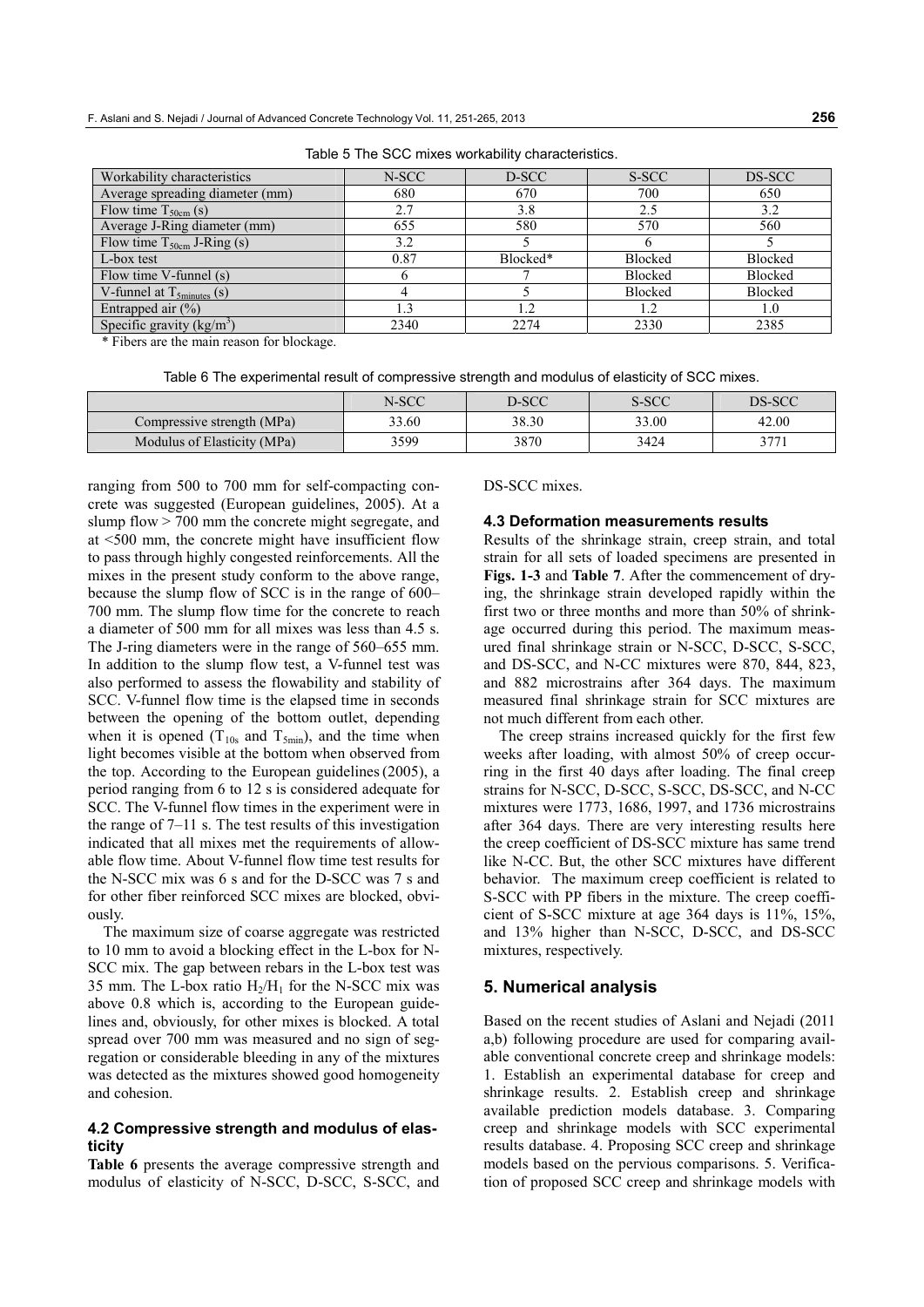

Fig. 1 Creep strain for all specimens loaded.





Fig. 3 Total strain for all specimens loaded.

experimental results tests that have been done in this study.

## **5.1 Creep and shrinkage experimental results database**

**Tables 8-9** present a general summary of the creep and shrinkage concrete mixtures included in the database. The database comprises test results from 11 different investigations, with a total of 52 SCC and 11 CC mixtures for creep tests. Also, the database comprises test results from 14 different investigations, with a total of 165 different SCC mixtures and 21 CC mixtures for shrinkage tests. **Tables 8-9** also include complimentary information regarding the applied stress to the creep specimens, age of concrete when shrinkage begins (days), final age of the concrete, relative humidity (*RH*), type of the specimen, type of the cement and filler.

#### **5.2 Creep and shrinkage models**

This paper also, assesses the accuracy of seven commonly used international code type models that are used to predict creep and shrinkage strains. These empirically based models, which vary widely in their techniques, require certain intrinsic and/or extrinsic variables, such as mix proportions, material properties and age of loading as input. The models considered are listed in **Table 10**, which also shows the factors accounted by each model. In this study the accuracy of the creep and shrinkage prediction models proposed by international codes of practice, including: CEB-FIP (2010), ACI 209R (1997), Eurocode 2 (2004), JSCE (2002), AASHTO (2004), AASHTO (2007) and AS 3600 (2009) are compared with the actual measured creep and shrinkage strains.

As shown in the **Table 11**, the AASHTO (2007), JSCE (2002), Eurocode 2 (2004) and AASHTO (2004) models provided better prediction of creep data for CC mixture in the experimental database with a coefficient of correlation factor  $(R^2)$  of 0.90, 0.89,0.89 and 0.86 compared to other models. Also, as shown in the **Table 11**, for SCC mixture in the experimental database, AASHTO (2004), JSCE (2002) and ACI 209R (1992) models provided better prediction of creep data with a coefficient of correlation factor  $(R^2)$  of 0.87, 0.87 and 0.84 compared to other models.

AASHTO (2004), JSCE (2002) and ACI 209R (1992) CC creep models that have conservative predictions for SCC mixtures in the database are different in the certain intrinsic and/or extrinsic variables. As mentioned in the **Table 11**, the AASHTO (2004) creep model has not any intrinsic factors but the JSCE (2002) and ACI 209R (1992) creep models have a good consideration of both intrinsic variables (i.e. aggregate type, aggregates/cement ratio, air content, cement content, cement type, concrete density, fine/total aggregate ratio, slump, w/c ratio, and water content) and extrinsic variables (i.e. age at the first loading, age of sample, applied stress, characteristic strength at loading, cross-section shape, curing conditions, compressive strength at 28 days, duration of load, effective thickness, elastic modulus at age of loading, elastic modulus at 28 days, relative humidity, temperature, and time drying commences). The modified composition of SCC in comparison with CC influences the creep behavior of the concrete. Therefore, it is important to include some important variables that have impact on this behavior. By consideration these variables, JSCE (2002) creep model have good intrinsic and extrinsic variables.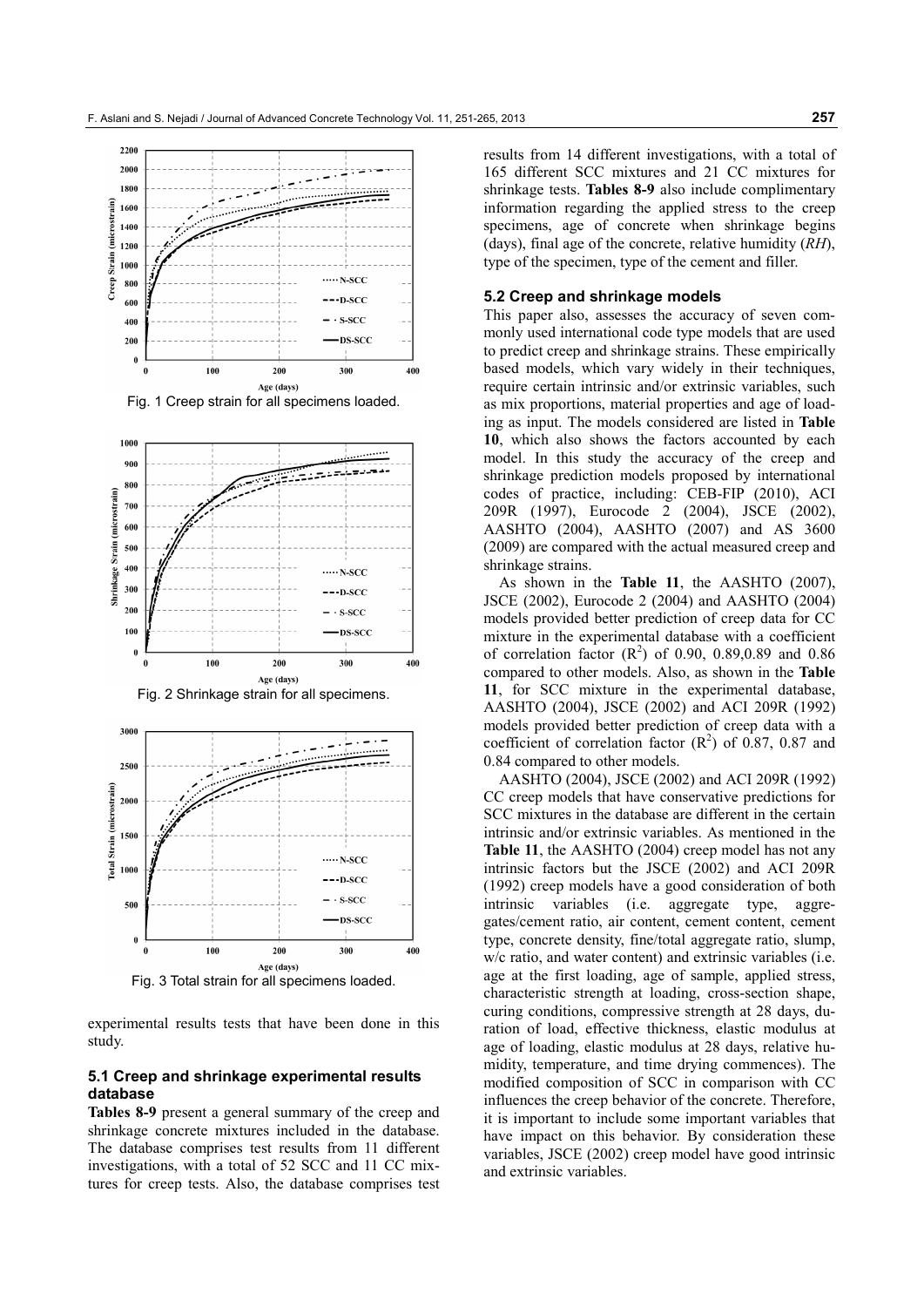| Time            | N-SCC               |            | D-SCC               |            | S-SCC          |            | DS-SCC              |            |
|-----------------|---------------------|------------|---------------------|------------|----------------|------------|---------------------|------------|
|                 | shrinkage $(\mu m)$ | creep (µm) | shrinkage $(\mu m)$ | creep (µm) | shrinkage (µm) | creep (µm) | shrinkage $(\mu m)$ | creep (µm) |
| 0 <sup>hr</sup> | $\mathbf{0}$        | $\theta$   | $\theta$            | 0          | 0              | $\theta$   | 0                   | $\theta$   |
| 2 <sup>hr</sup> | $\mathbf{0}$        | 311        | 3                   | 117        | 11             | 104        | 10                  | 116        |
| 6hr             |                     | 393        | 8                   | 182        | 17             | 202        | 10                  | 148        |
| 1 <sub>d</sub>  | 12                  | 479        | 22                  | 309        | 42             | 389        | 36                  | 220        |
| 2d              | $\ast$              | $\ast$     | 42                  | 412        | 79             | 459        | 64                  | 316        |
| 3d              | 52                  | 601        | 81                  | 515        | 105            | 518        | 95                  | 385        |
| 4d              | 64                  | 672        | 98                  | 571        | 134            | 569        | $\ast$              | $\ast$     |
| 5d              | 91                  | 742        | $\ast$              | $\ast$     | $\ast$         | $\star$    | 142                 | 545        |
| 6d              | 121                 | 827        | 119                 | 654        | 166            | 671        | 172                 | 610        |
| 7d              | 150                 | 872        | 150                 | 680        | 204            | 730        | 210                 | 670        |
| 14d             | 242                 | 991        | 251                 | 835        | 339            | 1024       | 310                 | 819        |
| 21d             | 329                 | 1105       | 348                 | 974        | 419            | 1116       | 394                 | 951        |
| 28d             | 403                 | 1172       | 404                 | 1035       | 479            | 1202       | 436                 | 1060       |
| 56d             | 567                 | 1344       | 565                 | 1222       | 631            | 1432       | 596                 | 1226       |
| 84d             | 693                 | 1469       | 650                 | 1305       | 713            | 1595       | 688                 | 1341       |
| 112d            | 756                 | 1525       | 709                 | 1368       | 757            | 1671       | 758                 | 1414       |
| 140d            | 793                 | 1570       | 749                 | 1428       | 803            | 1718       | 830                 | 1469       |
| 168d            | 827                 | 1603       | 780                 | 1493       | 816            | 1759       | 849                 | 1530       |
| 196d            | 848                 | 1647       | 811                 | 1538       | 830            | 1815       | 869                 | 1569       |
| 224d            | 870                 | 1696       | 823                 | 1581       | 844            | 1858       | 882                 | 1612       |
| 252d            | 896                 | 1720       | 833                 | 1617       | 853            | 1894       | 898                 | 1646       |
| 280d            | 916                 | 1734       | 847                 | 1636       | 861            | 1927       | 907                 | 1676       |
| 308d            | 930                 | 1753       | 853                 | 1656       | 866            | 1960       | 917                 | 1704       |
| 336d            | 947                 | 1765       | 860                 | 1676       | 869            | 1984       | 921                 | 1728       |
| 364d            | 957                 | 1773       | 868                 | 1686       | 874            | 1997       | 925                 | 1736       |

Table 7 The experimental result of shrinkage and creep strains of SCC mixes.

As show in the **Table 12**, for CC mixture in the experimental database, the AASHTO (2007) and JSCE (2002) models provided a better prediction of drying shrinkage data with a coefficient of correlation factor  $(R<sup>2</sup>)$  of 0.88 and 0.84 compared to other models. Also, as shown in the **Table 12**, the AASHTO (2007), JSCE (2002) and AS 3600 (2009) models provided a better prediction of SCC mixture in the experimental database drying shrinkage data with a coefficient of correlation factor  $(R^2)$  of 0.86, 0.83 and 0.80 compared to compared to other models.

The CC shrinkage models of AASHTO (2007) and JSCE (2002) that have conservative predictions for SCC mixtures in the database are different in the certain intrinsic and/or extrinsic variables. As mentioned in the **Table 10**, the AASHTO (2007) shrinkage model has not any intrinsic factors but the JSCE (2002) shrinkage model has a good consideration of both intrinsic and extrinsic variables. When compared to the CC, the modified composition of SCC has influence in the shrinkage behavior of concrete. Therefore, it is important to involve some important variables that have impact on this behavior. By consideration these variables, JSCE (2002) shrinkage model have good intrinsic and extrinsic variables.

### **5.3 Proposed creep model**

The comparison of the different models and the experimental database shows that ACI 209R (1997), JSCE (2002) and AASHTO (2004) models have conservative creep coefficient predictions. In this study, based on required certain intrinsic and/or extrinsic variables for SCC, JSCE (2002) creep model gives the good approximation of the creep coefficient. Therefore, with the JSCE (2002) creep model as a basis, it is tried to formulate some suggestions to include the c/p (cement-topowder) ratio into the formulas in order to obtain a better prediction of the time-dependent deformations of normal strength and high strength of SCC. These results are showed into Eq.  $(1)$  to Eq.  $(10)$ .

A) For the normal strength SCC with range of applicability (see the denomination of the parameters in the Notation Section):

 $45\% \le RH \le 80\%$ ;  $120kg/m^3 \le w \le 230kg/m^3$ ;  $100$  *mm*  $\le v / s \le 300$  *mm*  $: 0.30 \le w / c \le 0.65$ :  $f_{c,28d} \leq 55 MPa$ ;  $260 kg/m^3 \leq c \leq 500 kg/m^3$ .

$$
\varepsilon'_{cc}(t, t', t_0) = \sigma'_{cp} \times \varepsilon'_{cr} \left[ 1 - \exp\left\{-0.09(t - t')^{0.54}\right\} \right]
$$
  
×(0.015 + 1.35(c/p))<sup>-1</sup> for c/p < 0.65 (1)

$$
\varepsilon'_{cc}(t, t', t_0) = \sigma'_{cp} \times \varepsilon'_{cr} \left[ 1 - \exp\left\{-0.09(t - t')^{0.54}\right\} \right]
$$
  
×(0.015 + 1.05(c/p))<sup>-1</sup> for c/p < 0.65 (2)

$$
\sigma'_{cp} = \frac{\mu + \lambda \sigma(t, t_0)^{\alpha}}{1 - \kappa}
$$
 non-linear creep amplification function (3)

where  $\mu$  and  $\lambda$  and  $\alpha$  are additional parameters to be obtained from a least square minimization procedure starting from experimental data  $\mu=0.90$ ,  $\lambda=1.80$ ,  $\alpha=2.10$ ; moreover, the stress function  $\sigma(t, t_0)$  is the actual stress/strength ratio, being: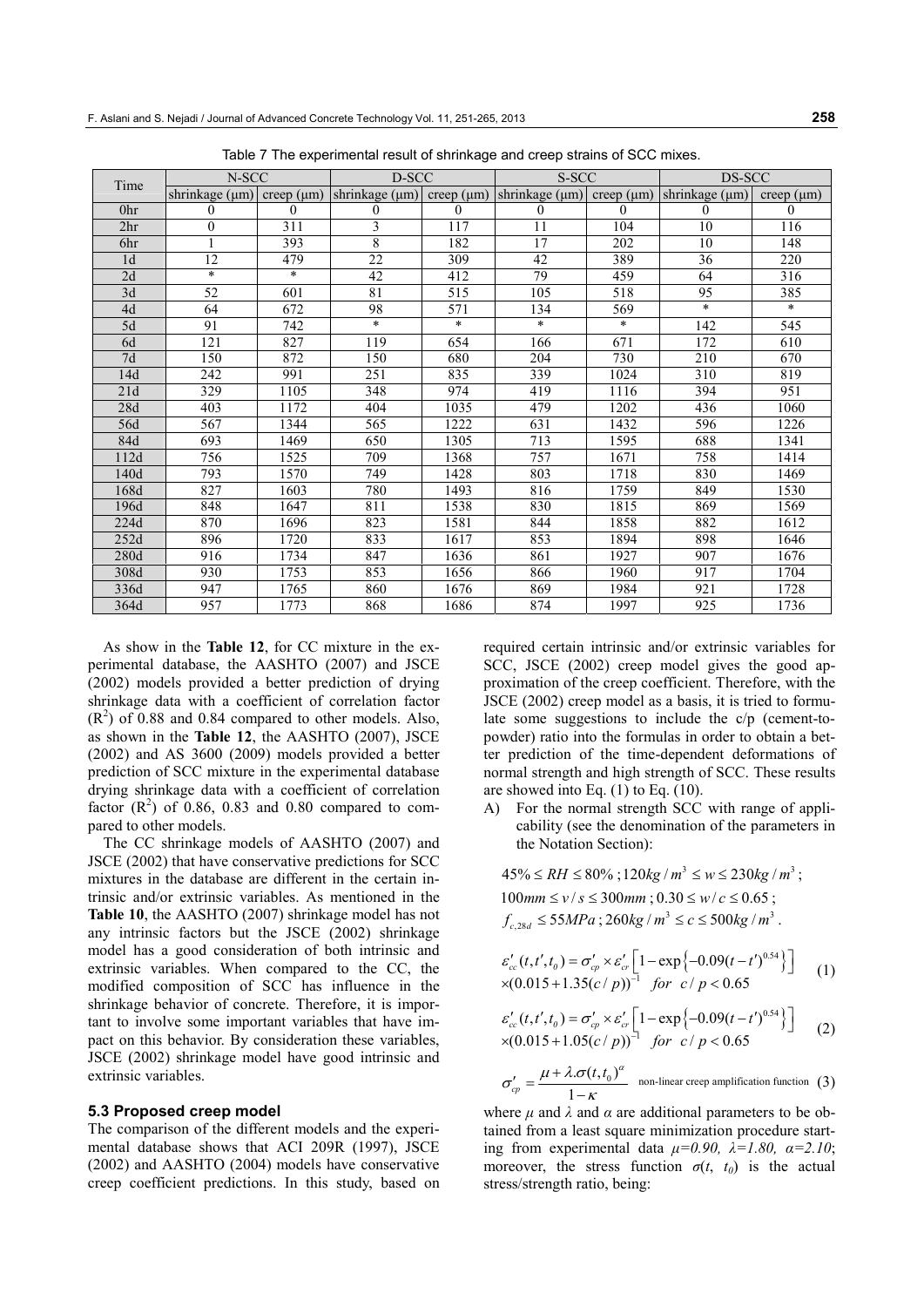| Reference                          | No. of<br><b>SCC</b><br>mixtures | No. of<br>CC<br>mixtures | Applied stress to<br>the creep specimens                   | Final age<br>of concrete<br>(days) | R.H. (%) | Type of specimen (mm)                                                            | Type of<br>cement                             | Type of Filler              |
|------------------------------------|----------------------------------|--------------------------|------------------------------------------------------------|------------------------------------|----------|----------------------------------------------------------------------------------|-----------------------------------------------|-----------------------------|
| Chopin et al.<br>(2003)            | 5                                | $\mathbf{1}$             | $40\%$ or 60% of the<br>compressive strength<br>at 28 days | 365                                | 50       | Cylinder $(90 \times 280)$                                                       | <b>CEMI</b>                                   | Limestone                   |
| Poppe and<br>De Schutter<br>(2005) | 6                                | $\mathbf{0}$             | $1/3$ of the compressive<br>strength at 28 days            | 1400                               | 60       | Prism $(150\times150\times500)$                                                  | CEM I 42.5 R.<br><b>CEM I 52.5</b>            | Limestone                   |
| Horta (2005)                       | 6                                | $\theta$                 | 40% of the compressive<br>strength at 28 days              | 70, 200                            | 50       | Cylinder $(150 \times 300)$                                                      | CEM I.<br><b>CEM III</b>                      | Fly ash and<br><b>GGBFS</b> |
| Larson $(2006)$                    | 1                                | $\theta$                 | 40% of the compressive<br>strength at 28 days              | 520                                | 50       | Prism<br>$(101.6\times101.6\times609.6)$<br>and Cylinder<br>$(114.3\times609.6)$ | <b>CEM III</b>                                | Limestone                   |
| Turcry et al.<br>(2006)            | 3                                | 3                        | 20% of the compressive<br>strength at 7 days               | 65, 100                            | 50       | Cylinder (110 x 200)                                                             | CEM I 52.5.<br><b>CEM II 42.5</b>             | Limestone                   |
| Cordoba<br>(2007)                  | 4                                | $\mathbf{1}$             | 30% of the compressive<br>strength at 28 days              | 365                                | 50       | Cylinder (101.6 $\times$<br>203.2), $(101.6 \times 1057.8)$                      | <b>CEM VII</b>                                | Fly ash and<br><b>GGBFS</b> |
| Heirman et al.<br>(2008)           | 7                                |                          | $\pm 1/3$ of the compressive<br>strength at 28 days        | 70                                 | 60       | Cylinder $(120 \times 300)$                                                      | CEM I 42.5 R.<br>CEM III/A<br>42.5 N LA       | Limestone                   |
| Oliva and<br>Cramer (2008)         | 11                               | $\overline{4}$           | 40% of the compressive<br>strength at 28 days              | 495                                | 50       | Cylinder $(152.4 \times 213.6)$                                                  | <b>CEMI</b>                                   | <b>GGBFS</b>                |
| Kim (2008)                         | 4                                | $\overline{4}$           | Changeable for<br>each mixture                             | 150                                | 50       | Cylinder $(100\times200)$                                                        | CEM III                                       | Fly ash and<br>Limestone    |
| Zheng et al.<br>(2009)             | 7                                | 1                        | 30% of the compressive<br>strength at loading days         | 150                                | 60       | Prism $(100 \times 100 \times 400)$                                              | <b>CEMI</b>                                   | Fly ash                     |
| Loser and<br>Leemann<br>(2009)     | 1                                | 1                        | Changeable for<br>each mixture                             | 91                                 | 70       | Prism $(120 \times 120 \times 360)$                                              | <b>CEM I 42.5 N.</b><br>CEM II/A-LL<br>45.2 N | Fly ash and<br>Limestone    |
| Total of 71<br>mixtures            | 55                               | 16                       |                                                            |                                    |          |                                                                                  |                                               |                             |

| Table 8 Creep experimental results database. |  |
|----------------------------------------------|--|
|----------------------------------------------|--|

# Table 9 Shrinkage experimental results database.

| Reference                       | No. of<br><b>SCC</b> | No. of<br>CC<br>mixtures mixtures | Age of<br>concrete<br>when<br>shrinkage<br>begins<br>(days) | Final age of<br>concrete<br>(days) | R.H.<br>$(\%)$ | Type of specimen (mm)                                                   | Type of cement                                                  | Type of filler                                   |
|---------------------------------|----------------------|-----------------------------------|-------------------------------------------------------------|------------------------------------|----------------|-------------------------------------------------------------------------|-----------------------------------------------------------------|--------------------------------------------------|
| Chopin et al.<br>(2003)         | 5                    | 1                                 | $\mathbf{1}$                                                | 365                                | 50             | Cylinder $(90 \times 280)$                                              | <b>CEMI</b>                                                     | Limestone                                        |
| Poppe and De<br>Schutter (2005) | $\overline{4}$       | $\theta$                          | $\mathbf{1}$                                                | 1400                               | 60             | Prism $(150\times150\times500)$                                         | CEM I 42, 5 R, CEM I<br>52.5                                    | Limestone                                        |
| Horta (2005)                    | 6                    | $\theta$                          | 1                                                           | 200                                | 50             | Cylinder $(150 \times 300)$                                             | CEM I, CEM III                                                  | Fly ash and GGBFS                                |
| Larson $(2006)$                 | $\mathbf{1}$         | $\theta$                          | $\mathbf{1}$                                                | 520                                | 50             | Prism $(101.6 \times 101.6 \times 609.6)$ and<br>Cylinder (114.3×609.6) | <b>CEM III</b>                                                  | Limestone                                        |
| Turcry et al.<br>(2006)         | 3                    | 3                                 | $\mathbf{1}$                                                | 120, 150,<br>210                   | 50             | Prism $(70\times70\times280)$                                           | CEM I 52.5, CEM II<br>42.5                                      | Limestone                                        |
| Cordoba (2007)                  | 4                    | $\mathbf{1}$                      | $\mathbf{1}$                                                | 365                                | 50             | Cylinder $(101.6 \times 203.2)$ ,<br>$(101.6 \times 1057.8)$            | <b>CEM VII</b>                                                  | Fly ash and GGBFS                                |
| Heirman et al.<br>(2008)        | $\overline{7}$       | 1                                 | $\mathbf{1}$                                                | 98                                 | 60             | Cylinder (120 x 300)                                                    | <b>CEM I 42.5 R, CEM</b><br><b>III/A 42.5 N LA</b>              | Limestone                                        |
| Bhattacharya<br>(2008)          | 6                    | $\overline{c}$                    | $\mathbf{1}$                                                | 90                                 | 50             | Prism $(76.2 \times 76.2 \times 311.2)$                                 | <b>CEM I</b>                                                    | Limestone, Silica<br>fume and Slag               |
| Oliva and Cramer<br>(2008)      | 11                   | 4                                 | $\mathbf{1}$                                                | 350, 495                           | 50             | Prism $(101.6\times101.6\times285.75)$                                  | <b>CEMI</b>                                                     | <b>GGBFS</b>                                     |
| Hwang and Kha-<br>yat (2009)    | 10                   | $\overline{c}$                    | $\mathbf{1}$                                                | 56                                 | 50             | Prism $(75x75\times285)$                                                | CSA type Gub-F/SF,<br>Gub-S/SF and quaternary<br>blended cement | Fly ash and Lime-<br>stone                       |
| Ma et al. (2009)                | 16                   | $\mathbf{0}$                      | 1                                                           | 120, 150                           | 60             | Prism $(100 \times 100 \times 515)$                                     | <b>CEMI</b>                                                     | Fly ash                                          |
| Loser and Lee-<br>mann (2009)   | 13                   | 3                                 | 1                                                           | 91                                 | 70             | Prism $(120 \times 120 \times 360)$                                     | <b>CEM I 42.5 N, CEM</b><br>II/A-LL 45.2 N                      | Fly ash and Silica<br>fume                       |
| Güneyisi et al.<br>(2010)       | 63                   | $\overline{c}$                    | $\mathbf{1}$                                                | 50                                 | 50             | Prism $(70\times70\times280)$                                           | <b>CEMI</b>                                                     | Fly ash, GGBFS,<br>Silica fume and<br>Metakaolin |
| Khayat and Long<br>(2010)       | 16                   | 2                                 | 1                                                           | 300                                | 50             | Cylinder $(150\times300)$                                               | MS and HE (similar to<br>ASTM C150 Type I/II<br>and Type III)   | Fly ash                                          |
| Total of 186<br>mixtures        | 165                  | 21                                |                                                             |                                    |                |                                                                         |                                                                 |                                                  |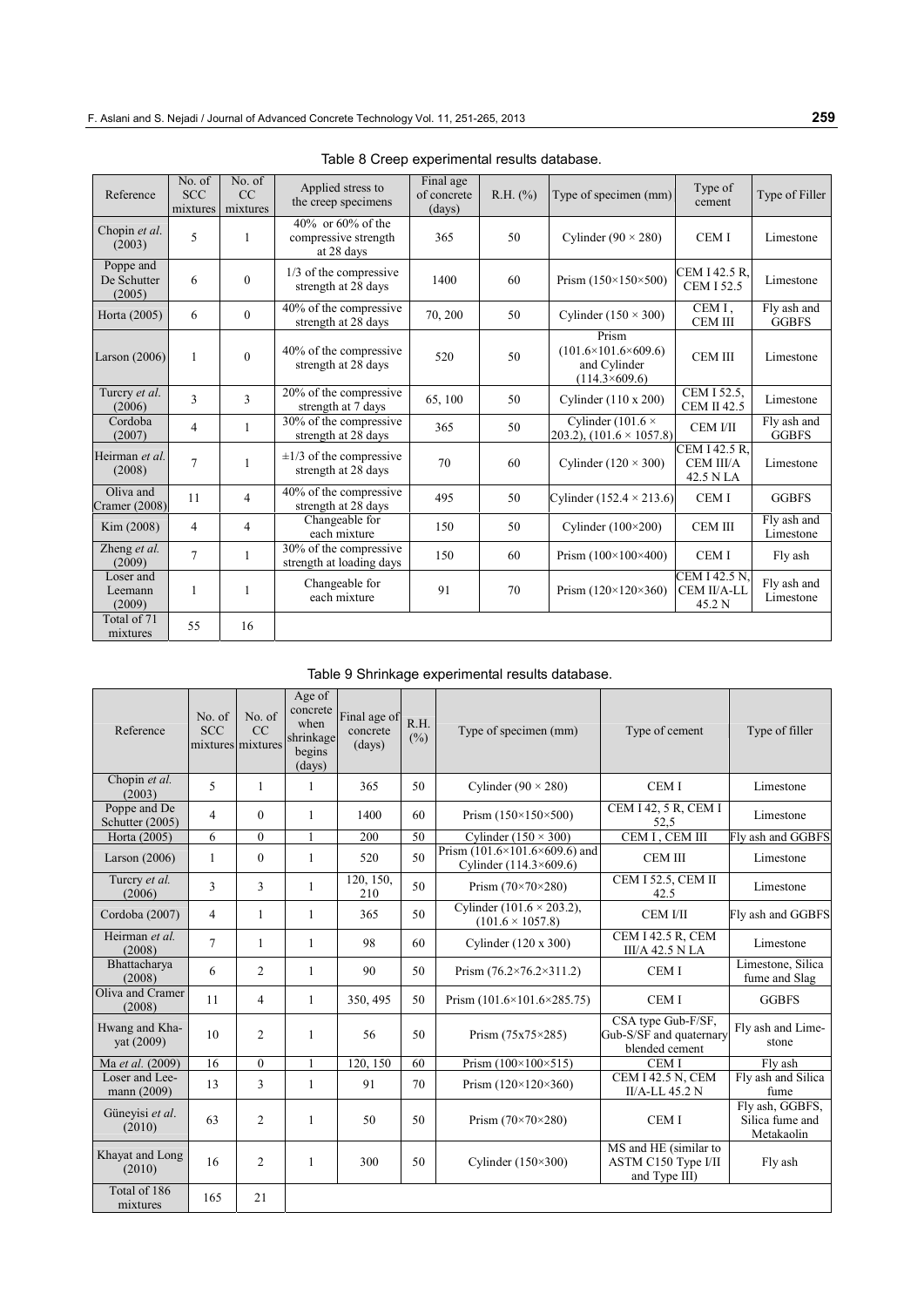$$
\sigma(t, t_0) = \frac{\sigma(t_0)}{f_{cm}(t)}
$$
\n(4)

in the case of constant applied load. In Eq. (3), numerator and denominator indicate the effect of sustained load and the effect of a damage level due to instantaneous loading. The law  $f_{cm}(t)$  representing the evolution with time of compression strength has been defined by modifying MC90 proposal according to expression:

$$
f_{cm}(t) = f'_{c,28}.\exp\left[s'\left(1-\left(\frac{28}{t}\right)^n\right)\right]
$$
 (5)

where parameters *s'* and *n* have been specifically calibrated for each SCC concrete mix by using experimental results previously described. According to the available data, parameters *s'* and *n* range from 0.2–0.6, and 0.28–0.35, respectively. The adoption of function  $\sigma(t, t_0)$ allows for variable rate of increase of mechanical properties be taken into account, particularly important for concretes loaded at early ages. Finally, the non-linear behavior during the load application has been introduced in Eq. (3) according to the conventional scalar damage index  $\kappa = 1 - E/E_0$ , where *E* is the secant stiffness at the end of loading and  $E_0$  is the initial tangent stiffness. Usually damage index  $\kappa$  is about 0.10–0.15 or 0.22–0.35 for low  $(0.35f_{cm}(t))$  or medium  $(0.55f_{cm}(t))$ applied stress levels, respectively.

$$
\varepsilon'_{cr} = \varepsilon'_{bc} + \varepsilon'_{dc} \tag{6}
$$

$$
\varepsilon'_{bc} = \left[17.5(c+w)^{2.0}(w/c)^{2.4}\left\{\ln(t')\right\}^{-0.67}\right] \times 10^{-10} \tag{7}
$$

$$
\varepsilon'_{dc} = \left[ \left( \ln \left( \frac{v/s}{10} \right) \right)^{-2.2} \left\{ 1 - \frac{RH}{100} \right\}^{0.36} t_0^{-0.30} \right] \times 10^{-10} \tag{8}
$$

- B) For the high strength SCC with range of applicability by using Eq. (3-5):
	- $45\% \le RH \le 90\%$ :  $120\text{kg}/\text{m}^3 \le W \le 230\text{kg}/\text{m}^3$ :  $100$  *mm*  $\le v / s \le 300$  *mm*;  $0.30 \le w / c \le 0.65$ ;  $55 \le f_{c, 28d} \le 100 MPa$ ;  $260 kg/m^3 \le c \le 500 kg/m^3$ .

$$
\varepsilon'_{\alpha}(t, t', t_0) = \sigma'_{\varphi} \times \left[ \frac{4w(1 - RH / 100) + 350}{12 + f'_{\epsilon}(t')} \ln(t - t' + 1) \right]
$$
(9)  
×(10×(c/p)<sup>0.678</sup>) for c/p < 0.65

$$
\varepsilon'_{\alpha}(t, t', t_0) = \sigma'_{\varphi} \times \left[ \frac{4w(1 - RH/100) + 350}{12 + f'_{\epsilon}(t')} \ln(t - t' + 1) \right]
$$
  
×(13×(c/p)<sup>0.001</sup>) for c/p < 0.65 (10)

where for  $t_0$ ,  $t'$  and  $t$  is replaced by:

$$
t = \sum_{i=1}^{n} \Delta t_i \exp \left[ 13.65 - \frac{4000}{273 + T(\Delta t_i) / T_0} \right]
$$

Table 10 Summary of factors accounted for by different prediction models.

|                   | Models                          | CEB-FIP (2010) | ACI 209R (1997) | Eurocode 2<br>$(2004)$ | JSCE (2002) | AASHTO (2004) | AASHTO (2007) | AS 3600 (2009) |
|-------------------|---------------------------------|----------------|-----------------|------------------------|-------------|---------------|---------------|----------------|
|                   | Aggregate Type                  |                |                 |                        |             |               |               |                |
|                   | A/C Ratio                       |                |                 |                        |             |               |               |                |
|                   | Air Content                     |                | п               |                        |             |               |               | п              |
|                   | Cement Content                  | ▪              |                 | ▪                      | ▪           |               |               |                |
|                   | Cement Type                     |                |                 |                        |             |               |               |                |
| Intrinsic Factors | <b>Concrete Density</b>         |                | п               |                        |             |               |               | П              |
|                   | Fine/Total Aggregate            |                |                 |                        |             |               |               |                |
|                   | Ratio (Mass)                    |                | ■               |                        |             |               |               | ▪              |
|                   | Slump                           |                | п               |                        |             |               |               | п              |
|                   | w/c Ratio                       |                |                 |                        | ■           |               |               |                |
|                   | <b>Water Content</b>            |                |                 |                        |             |               |               |                |
|                   | Age at First Loading            |                | п               | п                      |             | ▪             | ■             | П              |
|                   | Age of Sample                   |                |                 |                        |             |               |               |                |
|                   | <b>Applied Stress</b>           |                | ■               | ▪                      |             |               |               | п              |
|                   | Characteristic                  |                |                 |                        |             |               |               |                |
|                   | Strength at Loading             |                |                 |                        |             |               |               |                |
|                   | Cross-section Shape             |                |                 |                        | ■           |               |               |                |
|                   | <b>Curing Conditions</b>        |                |                 |                        |             |               |               |                |
|                   | Compressive Strength            | ▪              | ■               | ■                      | ■           | ■             | ▪             | ■              |
|                   | at 28 Days                      |                |                 |                        |             |               |               |                |
| Extrinsic Factors | Duration of Load                |                | Ξ               | ▪                      | ■           |               |               |                |
|                   | <b>Effective Thickness</b>      |                | п               | ▪                      | ■           | ▪             | ■             | п              |
|                   | <b>Elastic Modulus at</b>       |                |                 |                        |             |               |               |                |
|                   | Age of Loading                  |                |                 |                        |             |               |               |                |
|                   | Elastic Modulus at              | ■              | ■               | ■                      | ▬           |               |               | ▬              |
|                   | 28 Days                         |                |                 |                        |             |               |               |                |
|                   | <b>Relative Humidity</b>        | ▪              | $\blacksquare$  | ▪                      | ■           | ▪             | ■             | п              |
|                   | Temperature                     |                |                 |                        | ■           |               |               |                |
|                   | <b>Time Drying</b><br>Commences |                |                 |                        |             |               |               |                |

Table 11 Coefficient of correlation factor  $(R^2)$  of creep prediction models for CC and SCC.

| Creep prediction models | <sub>CC</sub> | <b>SCC</b> |
|-------------------------|---------------|------------|
|                         | $R^2$         | $R^2$      |
| CEB-FIP (2010)          | 0.41          | 0.58       |
| ACI 209R (1997)         | 0.79          | 0.84       |
| Eurocode 2 (2004)       | 0.89          | 0.80       |
| <b>JSCE (2002)</b>      | 0.89          | 0.87       |
| <b>AASHTO</b> (2004)    | 0.86          | 0.87       |
| <b>AASHTO</b> (2007)    | 0.90          | 0.80       |

Table 12 Coefficient of correlation factor  $(R^2)$  of shrinkage prediction models for CC and SCC.

| Shrinkage prediction | CC    | <b>SCC</b> |
|----------------------|-------|------------|
| models               | $R^2$ | $R^2$      |
| CEB-FIP (2010)       | 0.70  | 0.57       |
| ACI 209R (1997)      | 0.62  | 0.66       |
| Eurocode 2 (2004)    | 0.72  | 0.55       |
| <b>JSCE (2002)</b>   | 0.84  | 0.83       |
| <b>AASHTO</b> (2004) | 0.42  | 0.47       |
| <b>AASHTO</b> (2007) | 0.88  | 0.86       |
| AS 3600 (2009)       | 0.65  | 0.80       |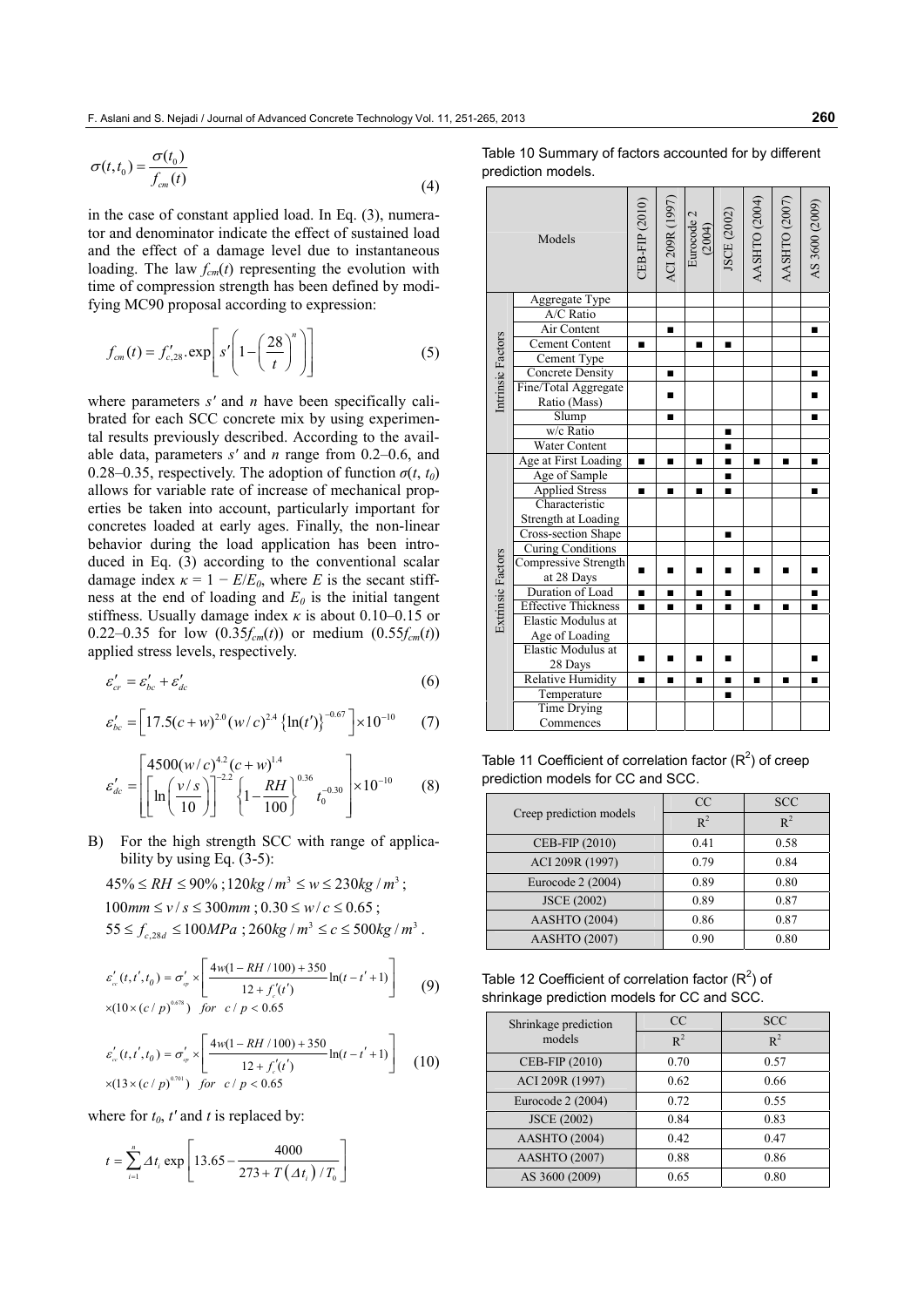#### **5.4 Proposed shrinkage model**

The comparison of the different models and the experimental database shows that ACI 209R (1997), JSCE (2002) and AASHTO (2004) models have conservative drying shrinkage predictions. In this study, based on required certain intrinsic and/or extrinsic variables for SCC, JSCE (2002) drying shrinkage model gives the best approximation of the drying shrinkage strain. Therefore, with the JSCE (2002) model as a basis, it is tried to formulate some suggestions to include the cement-to-powder (c/p) ratio into the formulas in order to obtain a better prediction of the time-dependent deformations of normal strength and high strength of SCC. These results are showed into Eq. (11) to Eq. (23).

For the normal strength SCC (with range of applicability same as creep proposed model):

$$
\varepsilon'_{cr}(t,t_0) = \varepsilon'_{sh} \left[ 1 - \exp\left\{-0.1\left(t - t_0\right) \frac{(-2.4(c/p) + 2.3)}{2}\right\} \right] \tag{11}
$$

$$
\varepsilon'_{sh} = \begin{bmatrix} -50 + 78 \left\{ 1 - \exp\left(\frac{RH}{100}\right) \right\} + 38.3 \ln w \\ -0.92 \ln \left(\frac{w}{c}\right) - 5 \left[ \ln \left(\frac{v/s}{10}\right) \right]^2 & \times (10^{-5}) \\ \text{for } \varepsilon / \varepsilon > 0.65 \end{bmatrix}
$$
 (12)

for 
$$
c/p \ge 0.65
$$

$$
\varepsilon'_{sh} = \begin{bmatrix} -50 + 78 \left\{ 1 - \exp\left(\frac{RH}{100}\right) \right\} + 37.5 \ln w \\ -0.92 \ln \left(\frac{w}{c}\right) - 5 \left[ \ln \left(\frac{v/s}{10}\right) \right]^2 \\ \text{for } c/p \ge 0.65 \end{bmatrix} \times (10^{-5}) \tag{13}
$$

For the high strength SCC with range of applicability (with range of applicability same as creep proposed model):

$$
\varepsilon'_{cs} \quad (t, t_0) = \varepsilon'_{ds} \quad (t, t_0) + \varepsilon'_{as} \quad (t, t_0)
$$
 (14)

$$
\varepsilon'_{ds} \quad (t, t_0) = \frac{\varepsilon'_{dso} \quad (t - t_0)}{\beta + \quad (t - t_0)}
$$
\n
$$
\tag{15}
$$

$$
\varepsilon_{dso}^{\prime} = \frac{\varepsilon_{ds\rho}^{\prime}}{\eta \ t_0} \ \left(\times 10^{-6}\right) \tag{16}
$$

$$
\varepsilon'_{\text{dsp}} = \left[ \frac{\alpha \left(1 - RH/100\right) w}{1 + 110 \exp\left\{-\frac{400}{f'_{c,28d}}\right\}} \right] \times \left(0.015 + 1.35 \left(c/p\right)\right)^{-1} \tag{17}
$$

*for c/p<0.65*

$$
\varepsilon_{\text{ds},p}' = \left[ \frac{\alpha \left(1 - RH/100\right) w}{1 + 110 \exp\left\{-\frac{410}{f_{c,28d}'}\right\}} \right] \times \left(0.015 + 1.05 \left(c/p\right)\right)^{-1} \tag{18}
$$

*for c/p*  $\geq 0.65$ 

Table 13 Variations of *a* and *b* constants with w/c ratio.

| w/c         | $\alpha$ |     |
|-------------|----------|-----|
| 0.20        | 1.2      | 0.4 |
| 0.23        | 1.5      | 0.4 |
| 0.30        | 0.6      | 0.5 |
| 0.40        | 0.1      | 0.7 |
| $\geq 0.50$ | 0.03     | 0.8 |

$$
\beta = \frac{4 \, w \, \sqrt{v/s}}{100 + 0.7 \, t_{\text{o}}} \tag{19}
$$

$$
\eta = [15 \exp(0.007 f_c'(28)) + 0.25 w] \times 10^{-4}
$$
 (20)

$$
\varepsilon'_{as}(t,t_0) = \varepsilon'_{as}(t) - \varepsilon'_{as}(t_0)
$$
\n(21)

$$
\varepsilon'_{as}(t) = \gamma \varepsilon'_{as\infty} \left[ 1 - \exp\left\{-a\left(t - t_s\right)^b\right\} \right] \times 10^{-6} \tag{22}
$$

$$
\varepsilon'_{\text{asom}} = 3070 \exp\left\{-7.2\left(w/c\right)\right\} \tag{23}
$$

 $\alpha = 11$  for normal and low heat cement or  $\alpha = 15$  for high early strength cement. where, for  $t_0$ ,  $t'$  and  $t$  is replaced by the temperature adjusted concrete age and *γ* is a coefficient representing the influence of the cement and admixtures type (maybe 1 when only ordinary Portland cement is used). The variations of *a* and *b* constants with w/c ratio are given in **Table 13**.

#### **6. Discussion of the proposed models**

Proposed creep and shrinkage models are useable for lower and higher c/p and are adjusted to the normal and high strength SCC. In creep model non-linear creep amplification function (Eq. (3)) is added to the creep model that shown influential stress function on the creep behavior. The proposed creep model is adjusted to normal and high strength SCC. Furthermore, SCC loading age parameter is included in the creep model as Eq. (5).

But, before to analyze the predictability of the proposed models it is important to inform that although shrinkage and creep are not totally independent phenomena (Neville, 1983; Bažant, 1994; Reinhardt, 2006), in this experimental program, the total strain was roughly understood as being composed by the addition of these independent phenomena. Consequently, experimental results of creep strain used to verify the predictability of the proposed creep model were determined as the difference between the total strain and shrinkage strain (Leemann, 2011, Reinhardt, 2006, CEB-FIB, 2010). Besides, according to the experimental data reported above, the following parameters were considered in the predictability of the proposed models: RH, w, c, w/c, v/s, c/p and *f'cd,28d* that are clear from the experimental program.

**Figure 4** shows comparison of the proposed creep model with the available experimental results of creep. Analyzing the **Fig. 4** one observes that the proposed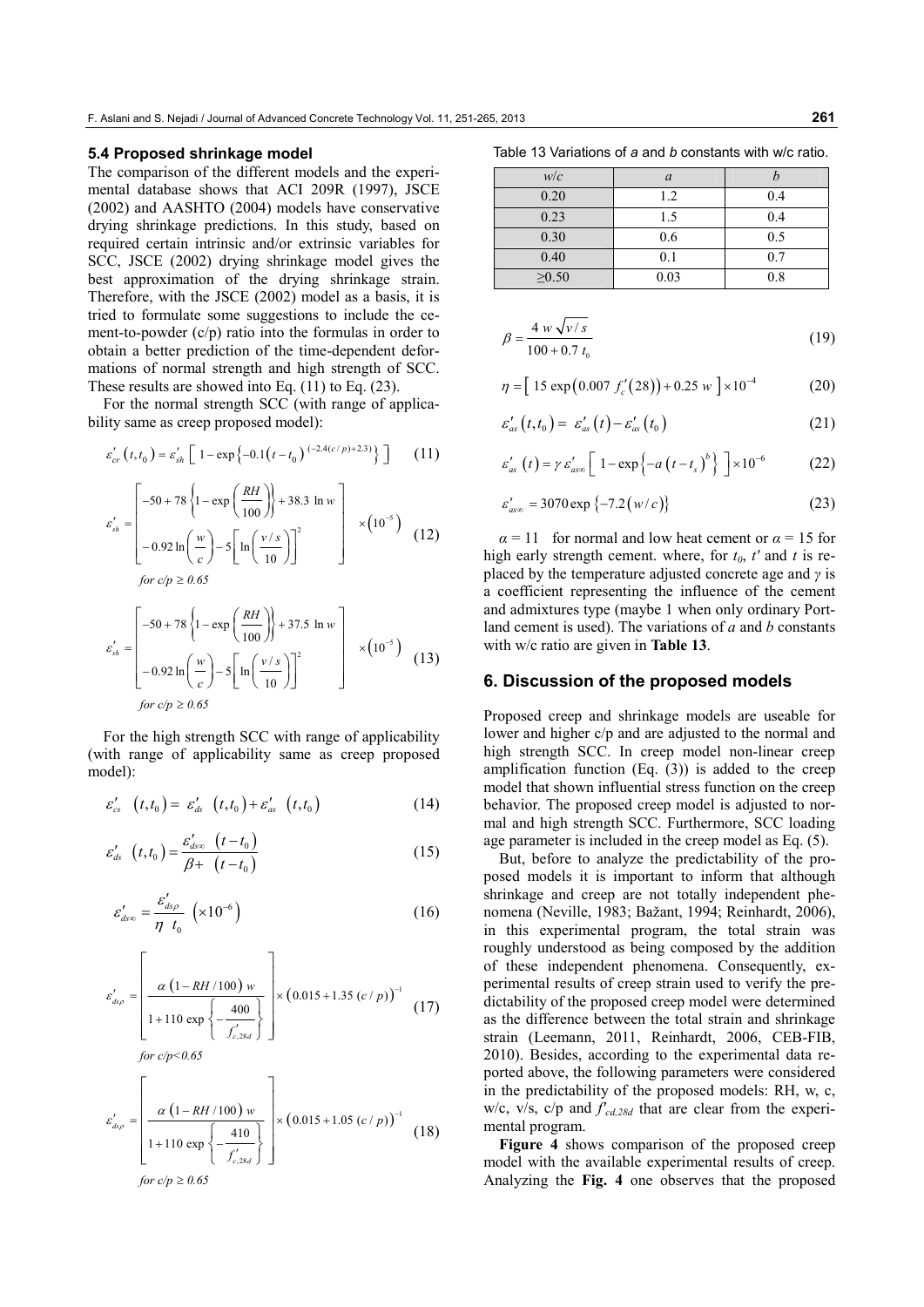model provide an accurate prediction. In fact, most of the creep results predicted by the proposed model were slightly overestimated but always with a difference lower than 10% to the experimental results. As shown in the **Fig. 4**, the proposed creep model provided better prediction of creep data for SCC mixture with a coefficient of correlation factor  $(R^2)$  of 0.93, 0.95, 0.92 and 0.91 compared to N-SCC, D-SCC, S-SCC, and DS-SCC experimental results.

In terms of the proposed shrinkage model, **Fig. 5** shows a comparison of the SCC shrinkage from experimental results versus calculated values from proposed model for (a) N-SCC, (b) D-SCC, (c) S-SCC, and (d) DS-SCC mixes. Observing **Fig. 5**, roughly speaking, one notes that the proposed model provided a good prediction. The predicted results were mostly conservative (especially after the age of 300 days), the maximum difference (10%) between predicted and experimental results. As shown in the **Fig. 5**, the proposed shrinkage model provided better prediction of creep data for SCC mixture with a coefficient of correlation factor  $(R^2)$  of 0.91, 0.93, 0.90 and 0.89 compared to N-SCC, D-SCC, S-SCC, and DS-SCC experimental results.

#### **7. Conclusions**

The predictability of deformation models have been investigated for CC and SCC in this paper. Two new models are proposed for an accurate prediction of creep and shrinkage for concrete structures made with HSSCC. Based on comparisons between different models and on comparisons to the experimental results, the following conclusions can be drawn from this study:

- For the CC mixtures the AASHTO (2007) and JSCE (2002) models provided better predictions of the creep and shrinkage data compared to the other models. Although the Eurocode 2 (2004) and AASHTO (2004) models had provided suitable predictions for creep they were not so successfully for shrinkage.
- For the SCC mixtures the JSCE (2002) model provided better predictions of the creep and shrinkage data compared to the other models because of the certain intrinsic and/or extrinsic variables. The AASHTO (2004) and ACI 209R (1992) CC models provided also suitable predictions for creep and the AASHTO (2007) and AS 3600 (2009) CC models provided also suitable predictions for shrinkage.



Fig. 4 Comparison of the SCC creep from experimental results versus calculated values from proposed model for (a) N-SCC, (b) D-SCC, (c) S-SCC, and (d) DS-SCC mixes.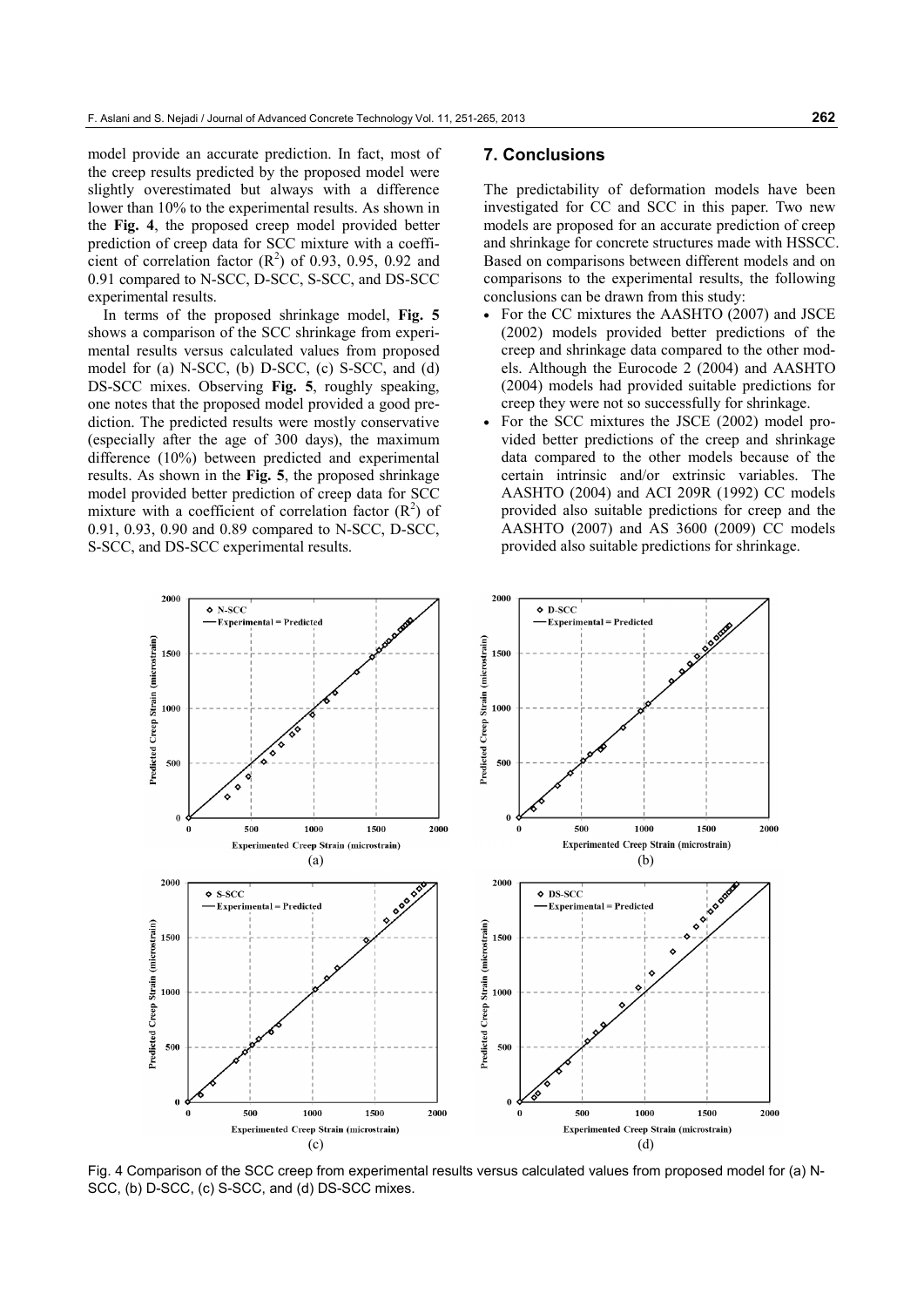

Fig. 5 Comparison of the SCC shrinkage from experimental results versus calculated values from proposed model for (a) N-SCC, (b) D-SCC, (c) S-SCC, and (d) DS-SCC mixes.

• The proposed creep and shrinkage models have good predictions high strength the SCC mixtures. The comparison between the predicted values and the experimental results conducted in this study showed that the proposed models were able to predict creep and shrinkage with high accuracy.

#### **References**

- AASHTO (2004). "Bridge design specifications and commentary." American Association of Highway and Transportation Officials (AASHTO), Washington, D.C.
- AASHTO (2007). "Interim bridge design specifications and commentary." American Association of Highway and Transportation Officials (AASHTO), Washington, D.C.
- ACI Committee 209, (1994). "Prediction of creep, shrinkage, and temperature effects in concrete structures." ACI 209R-92, American Concrete Institute, Farmington Hills, Michigan.
- ACI 209R, (1997). "Prediction of creep, shrinkage, and temperature effects in concrete structures." ACI 209R-92, American Concrete Institute, Farmington Hills, Michigan.
- AC1 232.2R-03, (2004). "Use of Fly Ash in Concrete." ACI Committee 232.
- ACI 233R-95, (2000). "*Ground granulated blastfurnace slag as a cementitious constituent in concrete*." ACI Committee 233.
- ACI 237R-07, (2007). "*Self-consolidating concrete*." ACI Committee 237.
- AS 1012.13, (1992). "*Determination of the drying shrinkage of concrete for samples prepared in the field or in the laboratory*." Standards Australia.
- AS 1012.14, (1991). "*Method for securing and testing from hardened concrete for compressive strength*." Standards Australia.
- AS 1012.16, (1996). "*Determination of creep of concrete cylinders in compression*." Standards Australia.
- AS 1012.17, (1997). "*Determination of the static chord modulus of elasticity and Poisson's ratio of concrete specimens*." Standards Australia.
- AS 1141, (2011). "*Methods for sampling and testing aggregates - Particle size distribution - Sieving method*." Standards Australia.
- AS 1478.1, (2000). "*Chemical admixtures for concrete, mortar and grout - Admixtures for concrete*."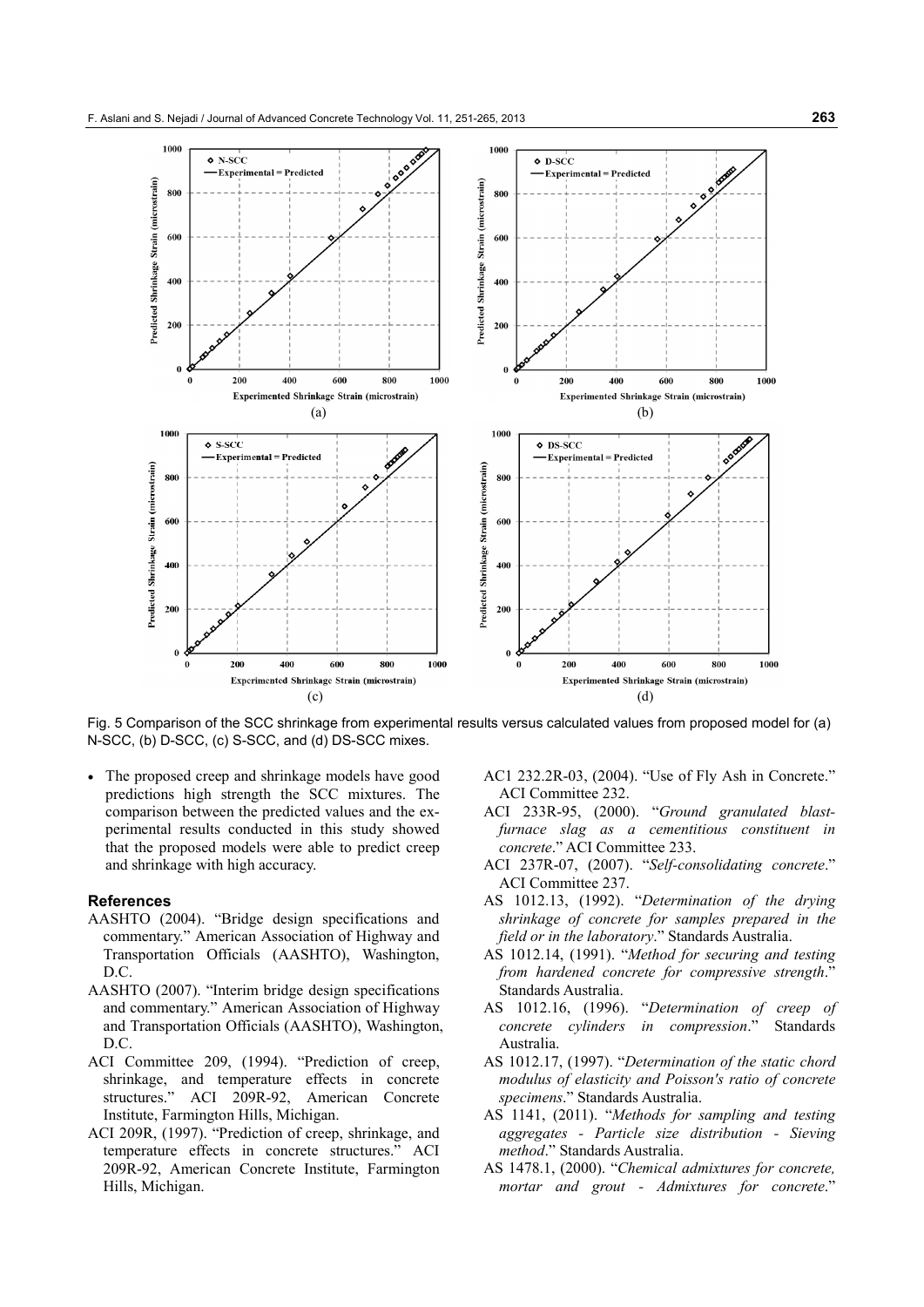Standards Australia.

- AS 2350, (2006). "*Methods of testing portland and blended cements*." Standards Australia.
- AS 3582.2, (2001). "*Supplementary cementitious materials for use with portland and blended cement - Slag - Ground granulated iron blast-furnace*." Standards Australia.
- AS 3583, (1998). "*Methods of test for supplementary cementitious materials for use with portland cement.*" Standards Australia.
- AS 3600, (2009). "*Concrete structures*." Australian Standards.
- AS 3972, (2010). "*General purpose and blended cements*." Standards Australia.
- Aslani, F. and Nejadi, S., (2013). "Mechanical characteristics of self-compacting concrete with and without fibers." *Magazine of Concrete Research*, 65(10), 608–622.
- Aslani, F. and Nejadi, S., (2012a). "Mechanical properties of conventional and self-compacting concrete: An analytical study." *Construction and Building Materials*, 36, 330-347.
- Aslani, F. and Nejadi, S., (2012b). "Bond characteristics of steel fibre reinforced self-compacting concrete." *Canadian Journal of Civil Engineering*, 39(7), 834- 848.
- Aslani, F. and Nejadi, S., (2011a). "Comparison of creep prediction models for self-compacting and conventional concrete." *In*: Khrapko, M and Wallevik, O. eds., *9th International Symposium on High Performance Concrete*, Rotorua, New Zealand, August 2011, New Zealand Concrete Society, New Zealand, 1-10.
- Aslani, F. and Nejadi, S., (2011b). "Comparison of shrinkage prediction models for self-Compacting and Conventional Concrete." *In*: Khrapko, M and Wallevik, O. eds., *9th International Symposium on High Performance Concrete*, Rotorua, New Zealand, August 2011, New Zealand Concrete Society, New Zealand, 1-10.
- ASTM standards, (2000). Volume 04.02, Concrete and aggregates.
- ASTM C31-11b, (2000). "*Standard test methods for sampling and testing fly ash or natural pozzolans for use in portland-cement concrete*." ASTM standards 2000 (Annual book).
- ASTM C183-08, (2000). "*Standard practice for sampling and the amount of testing of hydraulic cement*." ASTM standards 2000 (Annual book).
- ASTM C989-06, (2000). "*Standard specification for ground granulated blast-furnace slag for use in concrete and mortars*." ASTM standards 2000 (Annual book).
- ASTM C1077-13, (2000). "*Standard practice for agencies testing concrete and concrete aggregates for use in construction and criteria for testing agency evaluation*." ASTM standards 2000 (Annual book).

Bažant, Z., Huet, C. and Müller, H., (1994). "Comment

on recent analysis of concrete creep linearity and applicability of principle of superposition." *Materials and Structures*, 27(6), 359-361.

- Bhattacharya, A., (2008). "*Effects of aggregate grading and admixtures/fillers on fresh and hardened properties of self-consolidating concrete*." MSc Thesis, West Virginia University.
- CEB-FIP, (1990). "*High-strength concrete state of the art report*." Thomas Telford, London.
- Chopin, D., Francy, O., Lebourgeois, S. and Rougeau, P., (2003). "Creep and shrinkage of heat-cured selfcompacting concrete (SCC)." *3rd International Symposium on Self-Compacting Concrete*, Reykjavik, Iceland, 672-683.
- Cordoba, B., (2007). "*Creep and shrinkage of selfconsolidating concrete* (*SCC*)*.*" MSc Thesis, University of Wyoming.
- European guidelines, (2005). "*The European guidelines for self-compacting concrete*."
- Eurocode 2, (2004). "*European standard EN 1992-1: Design of concrete structures. Part 1: General rules and Rules for Buildings*."
- Heirman, G., Vandewalle, L., Van Gemerta, D., Boel, V., Audenaert, K., De Schutter, G., Desmetd, B. and Vantomme, J., (2008). "Time-dependent deformations of limestone powder type self-compacting concrete." *Engineering Structures*, 3, 2945-2956.
- Horta, A., (2005). "*Evaluation of self-consolidating concrete for bridge structures applications*." MSc Thesis, Georgia Institute of Technology.
- Güneyisi, E., Gesoğlu, M. and Özbay, E., (2010). "Strength and drying shrinkage properties of selfcompacting concretes incorporating multi-system blended mineral admixtures." *Construction and Building Materials*, 24, 1878-1887.
- Issa, M., Alhassan, M., Shabila, H. and Krozel, J., (2005). "Laboratory performance evaluation of selfconsolidating concrete." *Proceeding of the Second North American Conference on the Des. and Use of Self Consolidating Concrete and the Fourth Int. RILEM Symposium on Self-Consolidating Concrete*, Center for Advanced Cement-Based Materials (ACBM), Chicago, 857-862.
- JSCE, (2002). "*Standard specifications for concrete structure-2002*."
- Khayat, K. H. and Long, W. J., (2010). "Shrinkage of precast, prestressed self-consolidating concrete." *ACI Materials Journal*, 107(3), 231-238.
- Kim, Y. H., (2008). "*Characterization of selfconsolidating concrete for the design of precast, pretensioned bridge superstructure elements*." PhD Thesis, Texas A&M University.
- Larson, K., (2006). "*Evaluation the time-dependent deformation and bond characteristics of a selfconsolidating concrete mix and the implication for pretensioned bridge applications*." PhD Thesis, Kansas State University.
- Leemann, A., Lura, P. and Loser, R., (2011). "Shrinkage